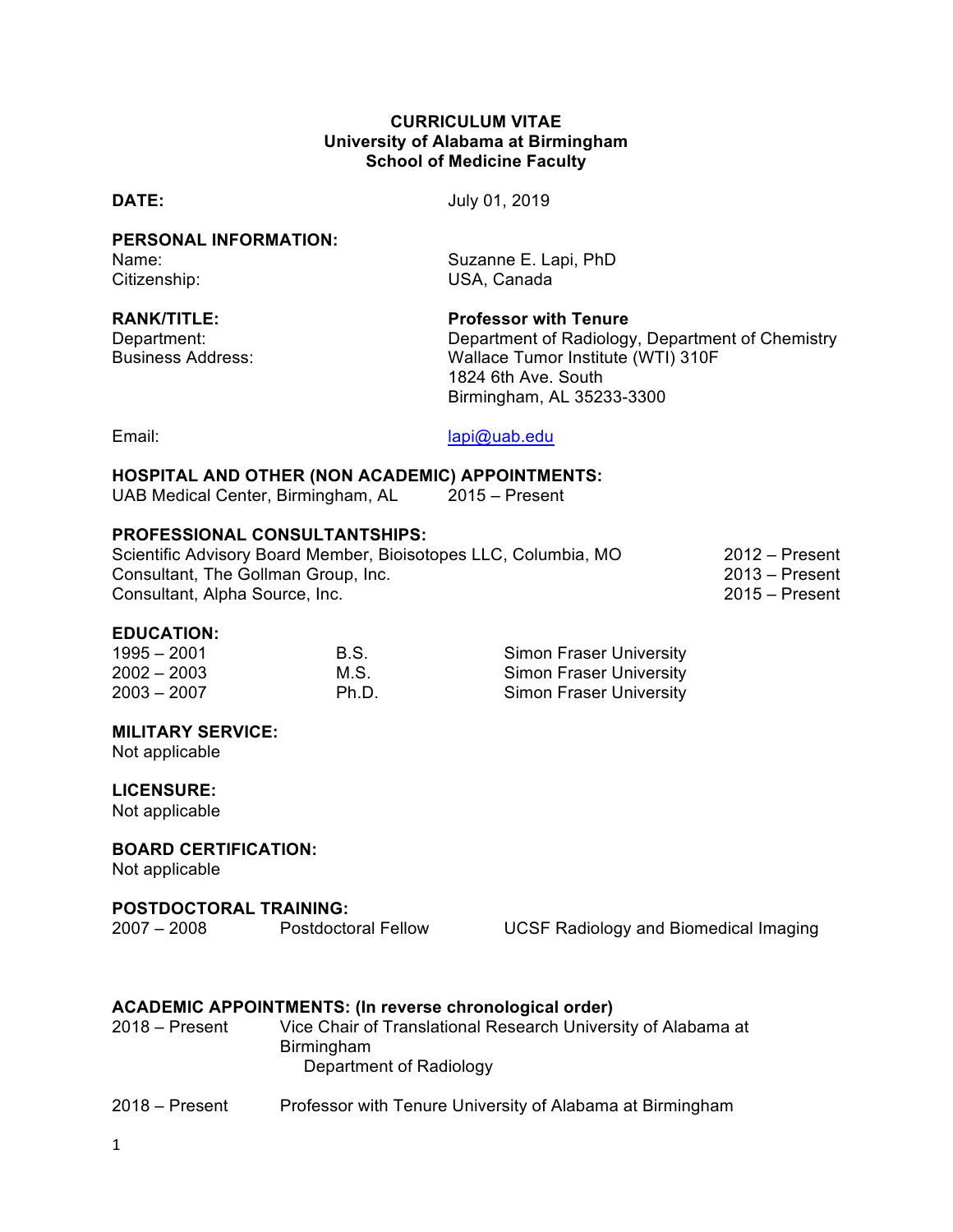Department of Radiology Department of Chemistry

| $2017 -$ Present                      | Division Director, University of Alabama at Birmingham<br><b>Advanced Medical Imaging Research Division</b>               |                                                                           |  |
|---------------------------------------|---------------------------------------------------------------------------------------------------------------------------|---------------------------------------------------------------------------|--|
| $2015 - 2018$                         | Associate Professor with Tenure University of Alabama at Birmingham<br>Department of Radiology<br>Department of Chemistry |                                                                           |  |
| $2015 -$ Present                      | Cyclotron Facility Director University of Alabama at Birmingham School of<br>Medicine                                     |                                                                           |  |
| $2014 - 2015$                         |                                                                                                                           | Associate Professor with tenure Washington University Radiology           |  |
| $2013 - 2015$                         | Assistant Professor,<br>Division of Biology and Biomedical Sciences                                                       | <b>Washington University</b>                                              |  |
| $2012 - 2015$                         | Adjunct Assistant Professor, Washington University<br>Department of Chemistry                                             |                                                                           |  |
| $2012 - 2015$                         | Assistant Professor,<br>Department of Biomedical Engineering                                                              | <b>Washington University</b>                                              |  |
| $2011 - 2015$                         | Member                                                                                                                    | Washington University Institute of Clinical<br>and Translational Sciences |  |
| $2010 - 2015$                         | Member                                                                                                                    | <b>Washington University</b><br><b>Siteman Cancer Center</b>              |  |
| $2009 - 2014$                         | <b>Assistant Professor</b>                                                                                                | <b>Washington University Radiology</b>                                    |  |
| $2007 - 2008$                         | <b>Postdoctoral Fellow</b>                                                                                                | <b>UCSF Radiology and Biomedical Imaging</b>                              |  |
| <b>WORK HISTORY:</b><br>$2003 - 2007$ | Ph.D., Thesis Research                                                                                                    | <b>TRIUMF PET Group</b>                                                   |  |
| $2005 - 2005$                         | Ph.D., Thesis Research                                                                                                    | Oak Ridge National Lab, Physics Division                                  |  |
| $2005 - 2007$                         | Consultant                                                                                                                | <b>Accsys Technology</b>                                                  |  |
| $2002 - 2002$                         | <b>Teaching Assistant</b><br><b>General Chemistry II</b>                                                                  | <b>Simon Fraser University</b>                                            |  |
| $1999 - 2000$                         | <b>Analytical Chemistry Tech</b>                                                                                          | <b>Stanley Pharmaceuticals</b>                                            |  |
| $1998 - 1998$                         | <b>Analytical Chemistry Tech</b>                                                                                          | <b>Environment Canada</b><br><b>Pacific Environmental Research Center</b> |  |

# **AWARDS/HONORS**:

Marie Curie Lecture, International Conference on Isotopes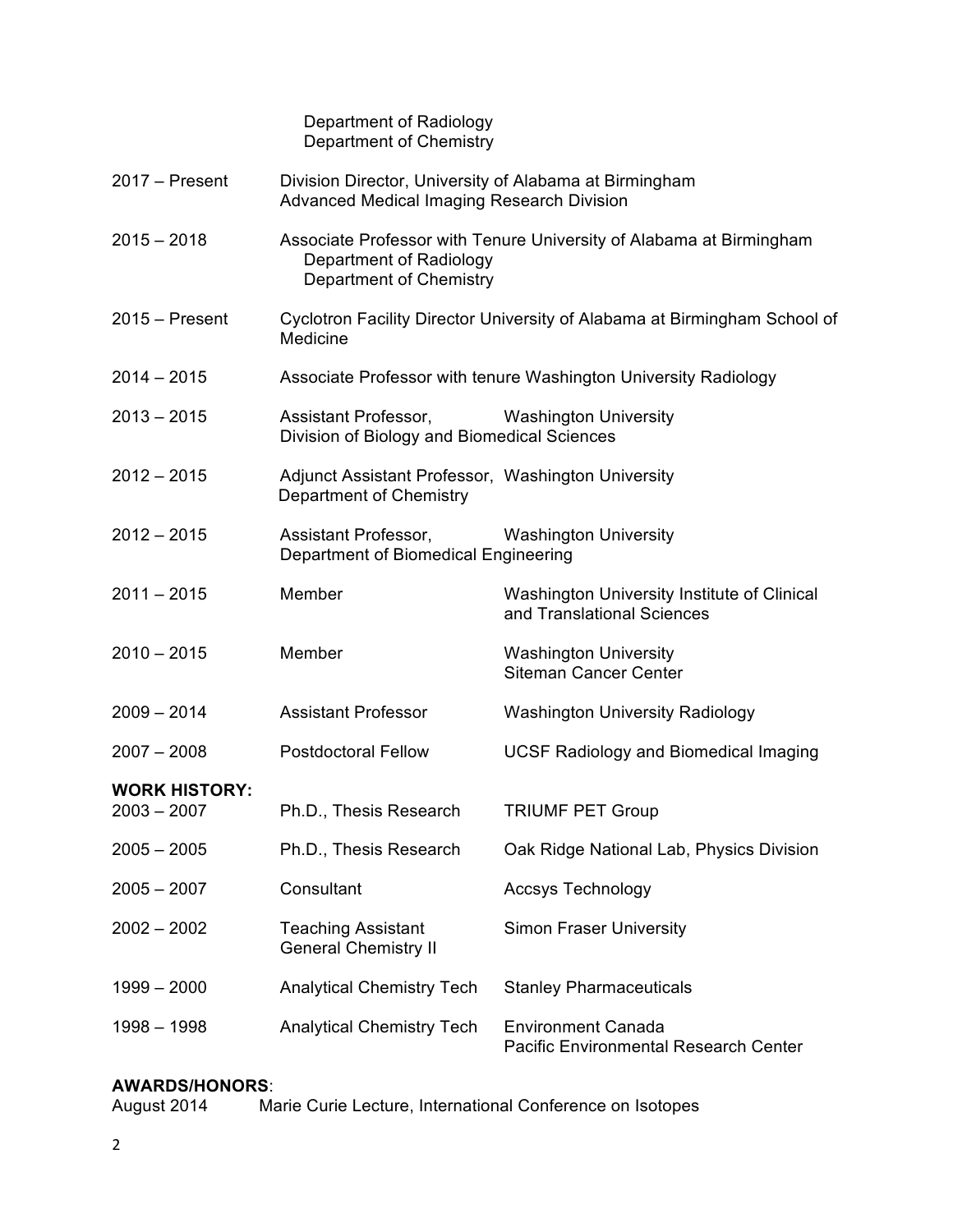| August 2010      | Mario Nicolini Prize, Terachem, Italy                                              |
|------------------|------------------------------------------------------------------------------------|
| <b>June 2010</b> | Harry Gray Family Fund Award, Metals in Medicine, NH                               |
| January 2007     | President's Research Stipend, Simon Fraser University                              |
| September 2006   | Student Travel Bursary, Tc Symposium, Bressanone, IT                               |
| May 2006         | 2006 Chemistry Poster Competition - First Place, SFU                               |
| February 2006    | SNM Student Travel Bursary for Midwinter meeting, Tempe, AZ                        |
| February 2006    | Carl H. Westcott Fellowship, University of Alberta/TRIUMF                          |
| December 2005    | Student Bursary, Pacific Rim Chemistry Symposium, Honolulu, HI                     |
| October 2005     | 2005 Chemistry Oral Competition - Second Place, SFU                                |
| August 2005      | <b>TRIUMF Life Sciences Scholarship</b>                                            |
| <b>July 2005</b> | Student Travel Bursary for 2005 International Symposium on                         |
|                  | Radiopharmaceutical Chemistry, University of Iowa                                  |
| May 2005         | Student Travel Bursary for Summer School on Targets and Ion Sources for            |
|                  | the Production of Radioactive Ion Beams, Oak Ridge, TN                             |
| August 2005      | Student Travel Bursary for the 288 <sup>th</sup> American Chemical Society Meeting |
|                  | Philadelphia, PA                                                                   |
| September 2004   | Student Travel Bursary for International Symposium on Radiohalogens                |
|                  | Whistler, BC                                                                       |
| November 2003    | Graduate Fellowship, Simon Fraser University                                       |

#### **PROFESSIONAL SOCIETIES:**

| Society of Nuclear Medicine                   | $2008 -$ Present |
|-----------------------------------------------|------------------|
| <b>Board Member</b>                           | 2016 -- Present  |
| Radiopharmaceutical Sciences Council          | $2008 -$ Present |
| <b>Board Member</b>                           | $2011 -$ Present |
| <b>Vice President</b>                         | $2014 - 2015$    |
| President                                     | $2015 - 2016$    |
| <b>Continuing Education Session Organizer</b> | $2011 - 2017$    |
| Society of Radiopharmaceutical Sciences       | $2008 -$ Present |
| <b>Board Member</b>                           | $2015 -$ Present |
| <b>American Chemical Society</b>              | $2008 -$ Present |
| <b>Board Member</b>                           | $2011 -$ Present |
| <b>Session Organizer</b>                      | 2013, 2015, 2018 |
| <b>American Nuclear Society</b>               | $2010 -$ Present |
| Conference on Isotopes Organizing Committee   | 2010, 2014       |
| <b>AccApp Organizing Committee</b>            | 2017             |
|                                               |                  |

#### **MEMBERSHIPS:**

Not applicable

#### **COUNCILS AND COMMITTEES:**

International Atomic Energy Agency (IAEA)

Chief Scientific Investigator, "Production and utilization of Copper-64 and Iodine -124" 2010-2015 (United States Representative)

Chief Scientific Investigator, "Accelerator-based Alternatives to Non-HEU production of Mo-99 / Tc99m" 2012-2016(United States Representative)

Chief Scientific Investigator, "Therapeutic Radiopharmaceuticals Labelled with New Emerging Radionuclides (<sup>67</sup>Cu,<sup>186</sup>Re, <sup>47</sup>Sc)"" 2016-present (United States Representative)

Nuclear Science Advisory Committee (NSAC)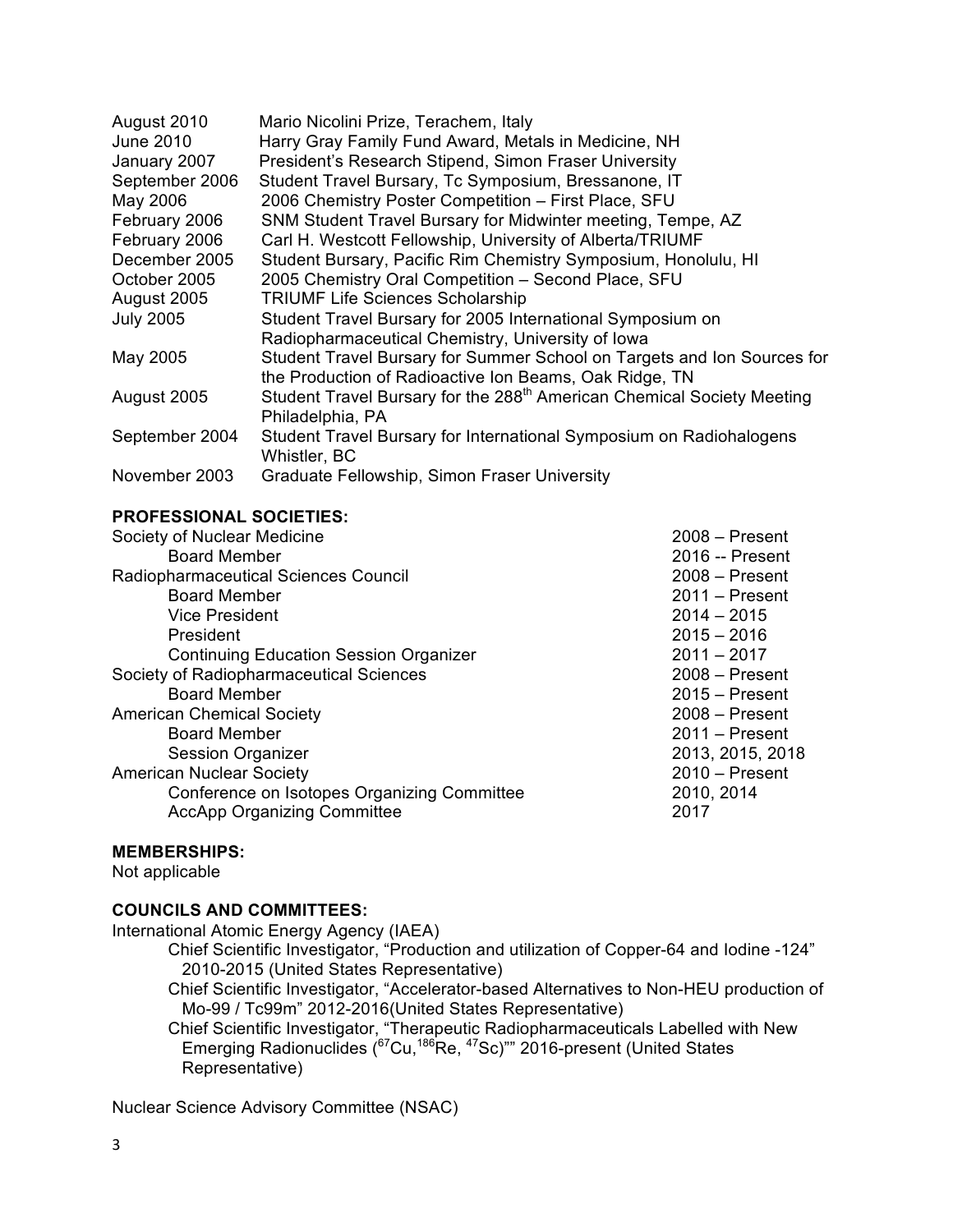Standing Member 2013-2017 SNMMI Representative 2018- Present Subcommittee to assess the effectiveness of the National Nuclear Security Administration Global Threat Reduction Initiative's Domestic Molybdenum-99 Program 2013-Present Isotopes Subcommittee 2014-2015

Working Group on Isotope Harvesting at FRIB: 2010-Present

Organizing Committee: 2012, 2014, 2016 Workshop on Targetry and Target Chemistry Organizing Committee: 2013 ACS Annual Meeting: Isotope Production, Past Present & Future Organizing Committee: 2013 Radiometals Meeting Organizing Committee: 2014 International Conference on Isotopes (8<sup>th</sup> ICI) Organizing Committee: 2017 International Topical Meeting on the Applications of Accelerators (AccApp 2017)

### **UNIVERSITY ACTIVITIES:**

#### **UAB**

Appointment, Promotion and Tenure (APT) Committee 2019-Present Radioisotope and Radiation Safety Committee 2015-Present Subcommittee for Human Use 2015-Present Advanced Imaging Facility Leadership Committee 2015-2016 Chair of the AIF Oversight Committee 2016-Present UAB Comprehensive Cancer Center Member 2016 - Present UAB Alzheimer's Disease Center Member 2016 – Present School of Medicine Executive Leadership Program 2016- 2018 Council of Postdoctoral Education September 2018-Present UAB School of Medicine Representative

#### **Washington University School of Medicine:**

Cyclotron Users Group 2009-2015 Positron Emitting Radionuclides Radiation Committee (PERCS) 2010-2015 Animal Studies Committee 2011-2014 Chemistry Faculty Search Committee – Fall 2011 Director, MIR Summer Research Program 2010-2015 Director of Isotope Production 2011- 2015 Moog Scholarship Selection Committee 2010-2015 DBBS Admissions Committee 2013-2015

#### **EDITORIAL BOARD MEMBERSHIPS:**

| 2017 - Present   |
|------------------|
| $2015 -$ Present |
| $2015 -$ Present |
| $2013 -$ Present |
| $2013 -$ Present |
|                  |

Journal Reviewer (selected): *Journal of Nuclear Medicine, Cancer Research, Molecular Imaging, Applied Radiation and Isotopes, Nuclear Medicine and Biology, Pharmaceutical Research, Current Topics in Medicinal Chemistry, Plos One, Nature Protocols, Molecules, Molecular Imaging and Biology, Chemical Communications, Future Medicinal Chemistry,*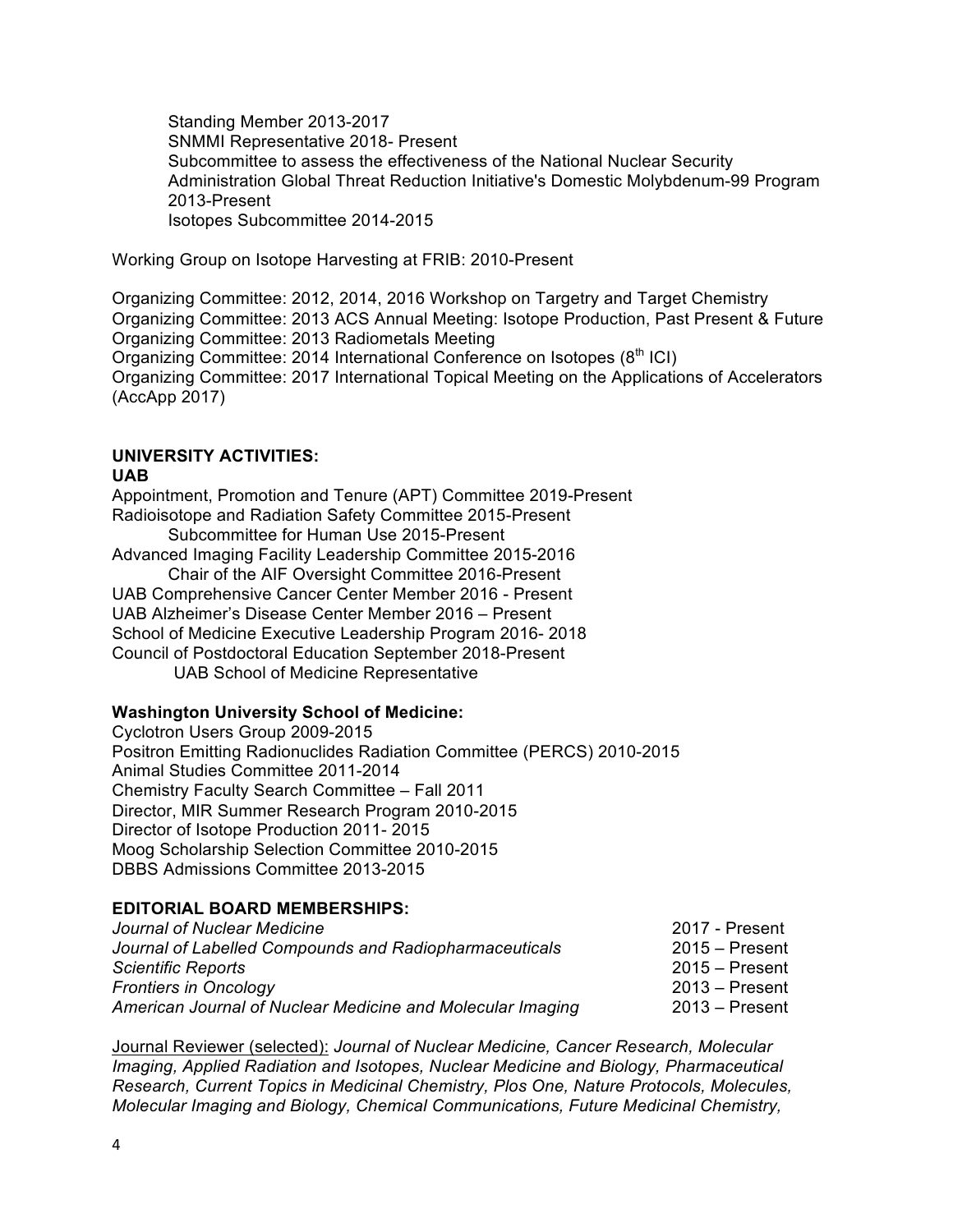*Radiochimica Acta, Cancer Biology, Bioconjugate Chemistry, Molecular Pharmaceutics, Journal of Medicinal Chemistry, Scientific Reports*

Abstract Reviewer (selected): Society of Nuclear Medicine and Molecular Imaging, World Molecular Imaging Society, International Society of Radiopharmaceutical Chemistry, American Chemical Society, American Nuclear Society, Workshop on Targetry and Target Chemistry

#### **MAJOR RESEARCH INTERESTES: (2-3 Sentences)**

My research includes the production and purification of novel radioisotopes for biomedical applications with a focus on metal radionuclides. Our group also has significant interest in radiochemistry development of new molecular imaging agents and translation of these agents into clinical trials.

#### **TEACHING EXPERIENCE:**

| UAB:                                                             |                            |
|------------------------------------------------------------------|----------------------------|
| Course Master, Radiochemistry for the Life Sciences              | Spring 2017, 2019          |
| Lecturer, Residents (2-3 lectures/year)                          | $2016$ – Present           |
| <b>Washington University School of Medicine:</b>                 |                            |
| Lecturer, Contrast Agents in Biological Imaging (CABI)           | Spring 2009, 2010          |
| Course Master, Contrast Agents in Biological Imaging (CABI)      | Spring 2012, 2013,<br>2014 |
| Course Master, Radiochemistry for the Life Sciences              | Spring 2011, 2015          |
| Organizer and lecturer, NCI Imaging Camp                         | Summer 2011                |
| Lecturer, Nuclear Medicine Residents (2-3 lectures/year)         | $2010 -$ Present           |
| Lecturer, Honorary Scholars Program                              | $2011 -$ Present           |
| <b>National Summer Schools</b>                                   |                            |
| ACS Summer School in Nuclear Chemistry (one lecture each year)   | 2019                       |
| Exotic Beam Summer School (one lecture each year)                | 2014, 2016                 |
| US Particle Accelerator School (4 lectures)                      | 2016                       |
| National Nuclear Physics Summer School (2 lectures)              | 2017                       |
| <b>Washington University Chemistry Thesis Defense Committees</b> |                            |
| 2009: Guorong Sun                                                |                            |
| 2010: Kim Nguyen                                                 |                            |
| 2011: Yinyin Song                                                |                            |
| 2012: Bo Bi                                                      |                            |
| 2013: Valentine Bumbu, Xin Peng, Shiyi Zhang                     |                            |
| 2014: Tara Mastren                                               |                            |

2015: Matthew Graaf 2018: Stacy Queern

**UAB Chemistry Thesis Defense Committees**

2018: Elizabeth Durant

#### **External Thesis Defense Committees**

2017: Brandon E. Nemieboka (Sloan Kettering Institute) 2017: Gemma Marie Dias (University of British Columbia) 2016: Eva Razumienko (University of Toronto)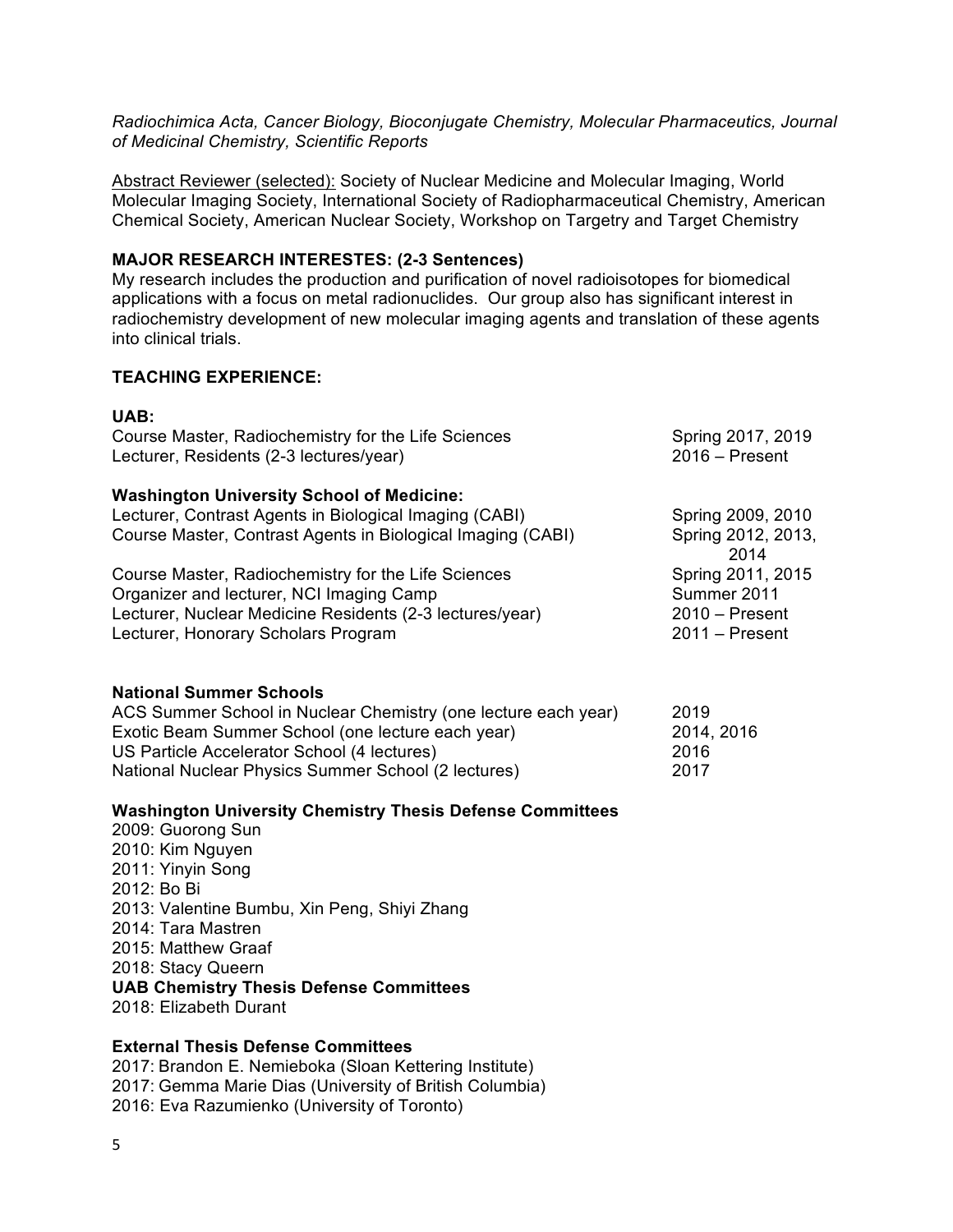2015: James Patrick Dzandzi (McMaster University)

#### **Past Trainees: Undergraduate Researchers**

Gordon Schweitzer, University of Missouri, St. Louis, Biochemistry, 2011-2012 Rachel Waller, University of Missouri-Columbia Biochemistry, 2011 Minjun Hur, Washington University Pre-Med, 2011 Caleb Edwards, Washington University Biology 2011-2013 Amrita Hari-Raj, Washington University Pre-Med, 2012-2013 Chiedza Mupanomunda, Washington University Biochemistry, 2012-2013 Shaun Loveless, Fort Lewis College, Chemistry, 2013-2014 Kaavya Cherkuri, Washington University Chemistry, 2013 Ben Lewis, Washington University Physics, 2013- 2014 Elizabeth Bollinger, Washington University Physics, 2013- 2014 Rebecca Gross, Yeshiva University, 2014 Christopher Sun, Washington University, Chemistry, 2014 Supum Lee, Washington University Biochemistry, 2014-2015 Christina DeFelice, Rhode University Biochemistry, 2014-2015 Laura Wilke, University of Notre Dame, Biochemistry, 2014-2015 George Diehl, Vassar College May 2017-August 2017 Julianne Baker, Johns Hopkins University May 2017-August 2017 Brenda Kiritkumar, University of Alabama at Birmingham October 2017-April 2018 Alec Cacheris, University of Tennessee Knoxville, May 2018-August 2018 Bryant Crenshaw, University of Alabama at Birmingham, 2016-2018 Manar Sakalla, University of Alabama at Birmingham, August 2018-December 2018 Ian Super, University of Alabama at Birmingham, 2016-2018 Rachel Ellis, University of Alabama at Birmingham 2018 Retta El Sayed, University of Alabama at Birmingham 2016-2019

#### **Current Trainees: Undergraduate Researchers**

Grace Thaggard, University of Alabama at Birmingham 2018-present Jose Blanco, University of Alabama at Birmingham 2018-present Dhruval Gadhia, University of Alabama at Birmingham September 2018-present Erin King, University of Alabama at Birmingham 2019-present Caroline Baker, Duke University, 2018-present Mary Grace O'Malley, Boston College, 2019-present Rawdah Elbahrawi, University of Alabama at Birmingham, 2019-present

#### **Past Trainees: Postdoctoral Fellows and Graduate Students**

| Sandeep Jain - Postdoctoral Fellow 2009-2010                                 |
|------------------------------------------------------------------------------|
| Currently Staff Scientist at Sun Pharma Advanced Research Company Ltd, India |
| Ravindra DeSilva - Postdoctoral Fellow 2010-2011                             |
| Currently Staff Scientist at Center for Probe Development, Toronto, Canada   |
| Mai Lin - Postdoctoral Fellow 2010-2012                                      |
| Currently Staff Scientist at MD Anderson                                     |
| Albert Chang - Radiation Oncology Resident 2011-2012                         |
| <b>Currently Associate Professor, UCLA</b>                                   |
| Efrem Mebrahtu - Postdoctoral Fellow 2009-2012                               |
| Currently Staff Scientist at Advanced Accelerator Applications               |
| Oluwatayo Ikotun - Postdoctoral Fellow 2009-2013                             |
| <b>Currently Scientist at BMS</b>                                            |
| Tara Mastren - Chemistry Graduate Student 2011-2014                          |
|                                                                              |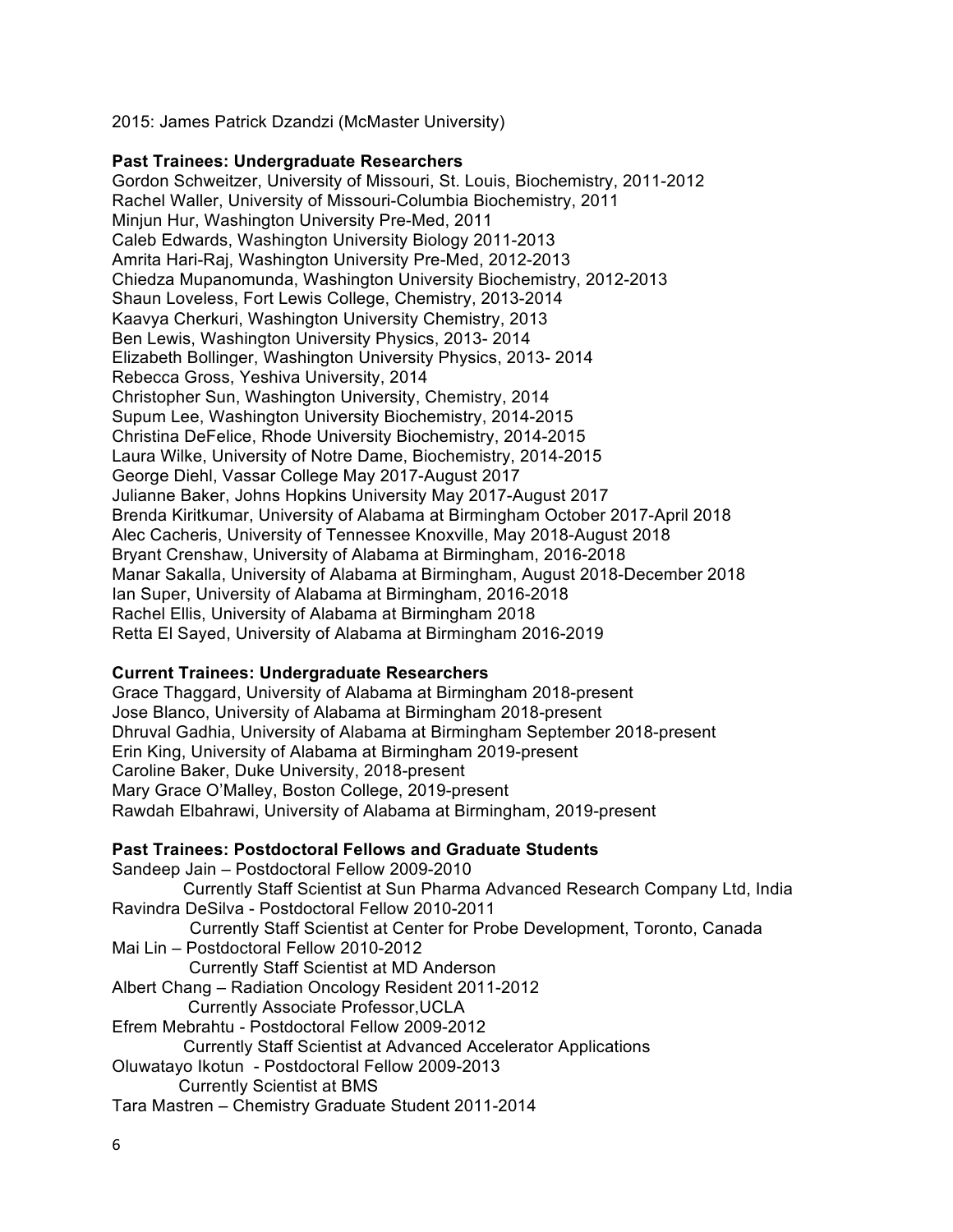Currently Assistant Professor of University of Utah Vernal Richards - Postdoctoral Fellow 2012-2015 Currently Staff Scientist at Zevacor Molecular Nora Goscinski – Chemistry Graduate Student 2013- 2015 Currently High School Chemistry Teacher at Hazelwood West High School Nilantha Bandara – Postdoctoral Fellow 2012-2014 Currently Staff Scientist at Washington University Brian Wright – Postdoctoral Fellow 2013-2015 Currently Research Associate at University of Alabama at Birmingham Tolulope Aweda – Postdoctoral Fellow 2012-2015 Currently Research Associate at University of Alabama at Birmingham Jennifer Burkemper – Postdoctoral Fellow 2012-2015 Currently Research Associate at University of Alabama at Birmingham Andrew (Lake) Wooten - Biomedical Engineering Graduate Student 2012-2015 Currently Staff Scientist at Spectrum Radiopharmaceuticals Bernadette Marquez - Postdoctoral Fellow 2012-2016 Currently Assistant Professor at Yale University Xingyu Nie – Biomedical Engineering Graduate Student 2012-2017 Currently Postdoctoral Fellow at Memorial Sloan Kettering Cancer Center Lauren Radford – Postdoctoral Fellow 2016-2018 Currently Staff Scientist at Curium Stacy Queern – Chemistry Graduate Student 2014-2018 Currently Postdoctoral Fellow at Oak Ridge National Laboratory Adriana Massicano – Postdoctoral Fellow 2016-2019 Currently Staff at University of Alabama at Birmingham

#### **Current Trainees: Postdoctoral Fellows and Graduate Students**

Christopher "Shaun" Loveless - Chemistry Graduate Student 2015-present Samuel Ferran – Chemistry Graduate Student 2016- present Ivis Chaple – Biochemistry Graduate Student 2016-present Maxwell Ducharme – Biochemistry Graduate Student 2017-present Candace Parker – Chemistry Graduate Student 2017- present Jennifer Pyles – Chemistry Graduate Student 2018-present

#### **Fellowship Trainee Awards (Awarded to trainees):**

| $2010 - 2013$                                                                       |
|-------------------------------------------------------------------------------------|
| $2012 - 2013$                                                                       |
| Society of Nuclear Medicine & Molecular Imaging Postdoctoral Fellowship 2013 - 2015 |
|                                                                                     |
| $2014 - 2015$                                                                       |
| $2015 - 2017$                                                                       |
| $2019 - 2021$                                                                       |
|                                                                                     |

#### **Trainee Travel Awards (Awarded to trainees):** International Symposium on Radiopharmaceutical Sciences 2019 1 award Workshop on Targetry and Target Chemistry 2018 3 awards International Symposium on Radiopharmaceutical Sciences 2017 2 awards Workshop on Targetry and Target Chemistry 2016 2 awards SNMMI Travel Awards 2016 2 awards International Symposium on Radiopharmaceutical Sciences 2015 4 awards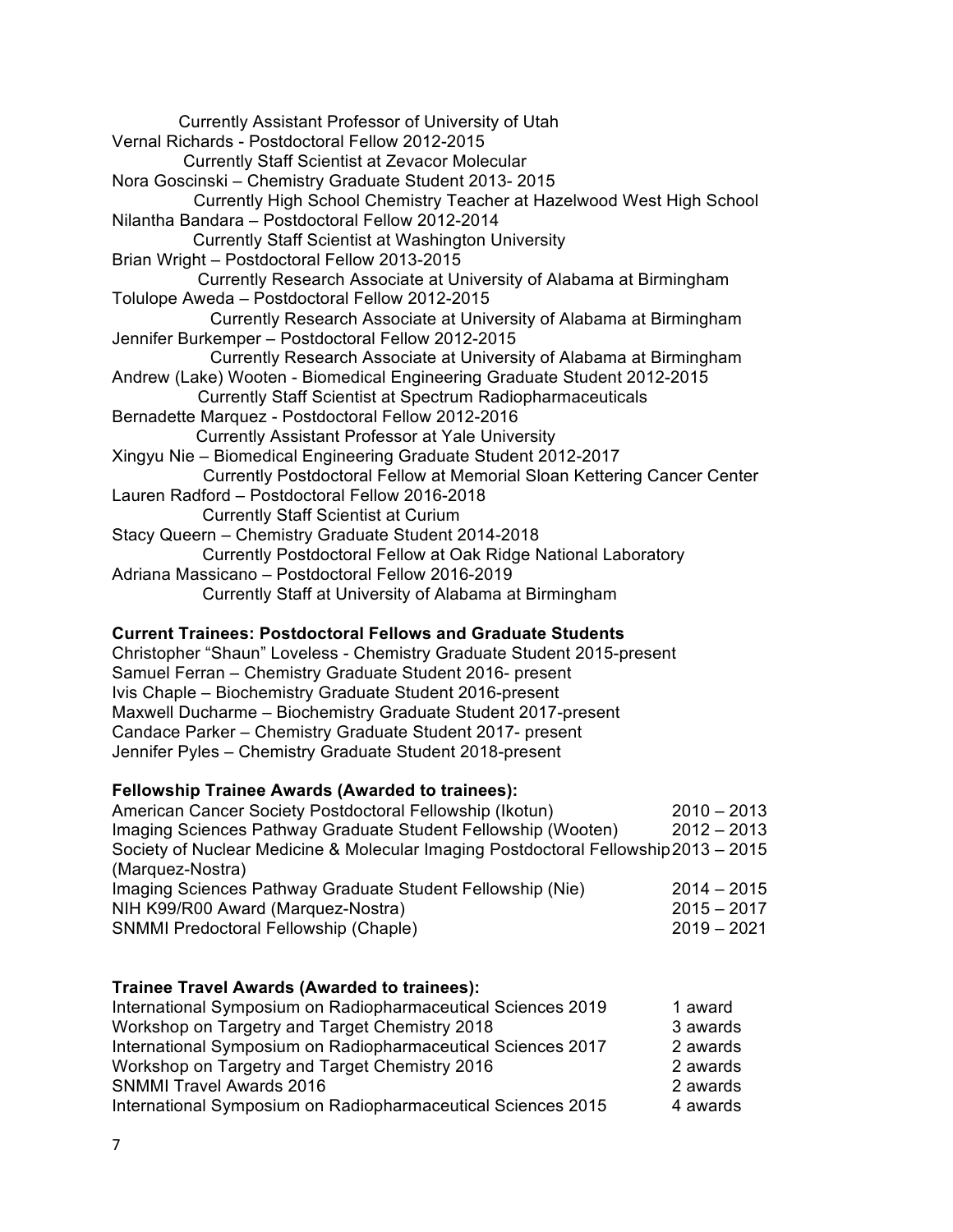Workshop on Targetry and Target Chemistry 2014 2 awards Radiometals 2013 **4 awards** NSSC Summer School at UC-Davis 2013 2 awards International Symposium on Radiopharmaceutical Sciences 2013 2 awards Workshop on Targetry and Target Chemistry 2012 **2** awards 5<sup>th</sup> Annual Meeting of the Center for Silver Therapeutics Research 1 award 17th International Workshop on Targetry and Target Chemistry 3 awards

### **International Visiting Scientists Hosted**

Huseyin Enginar Afyon Kocatepe University (Turkey, 2012) Luís Alberto Pereira Dias, Instituto de Pesquisas Energéticas e Nucleares - IPEN-CNEN/SP (Brazil, 2013) Juan Carlos Manrique, Nacional Autónoma de México (Mexico, 2014) Raquel Benedetto, Instituto de Pesquisas Energéticas e Nucleares - IPEN-CNEN/SP (Brazil, 2015 and 2017)

Fazilet Zumrut Biber Muftuler, Ege University, Institute of Nuclear Sciences (Turkey, 2018) Volkan Tekin, Ege University, Institute of Nuclear Sciences (Turkey, 2019)

# **GRANT SUPPORT:**

## **Current**

### **5P30CA013148 (Bhatia)** 04/16 – 03/21

*Comprehensive Cancer Center Core Support Grant. Small animal imaging shared facility* **Project Goals:** The small animal imaging resource has the goal to support molecular imaging applications for cancer, including early detection of cancer and therapy evaluation. The facility will provide detailed imaging evaluation of new cancer treatments, and thereby accelerate their translation to human trials**. Role:** Co-Investigator

### **1R01CA200979-01 (Lapi)** 09/16-08/20

NIH/NCI \$1,345,052 total costs Radiolabeled Antibodies Targeting LAT1 for Imaging and Therapy of Prostate Cancer Role: PI

The overall goal of this project is to develop and evaluate radiolabeled antibody constructs selective for LAT1 as positron emission tomography (PET) and therapeutic agents that overcome the substantial limitations of currently available tracers.

# **1R01HD086323-01 (Garbow, Washington University)** 6/15-05/20

Washington University/NIH 3652,301 Integrated Placental Imaging: Novel Methods for Probing Function and Metabolism Role: PI on UAB subcontract

The overall goal of this grant is to develop and validate robust, non-invasive imaging technologies for placental function assessment that will readily translate to human studies.

# **Last Call Foundation (Lapi)** 04/19-04/20

Dermal Absorption Studies of Perfluorinated Alkyl Substances Role: PI

NIH \$111,956

\$50,000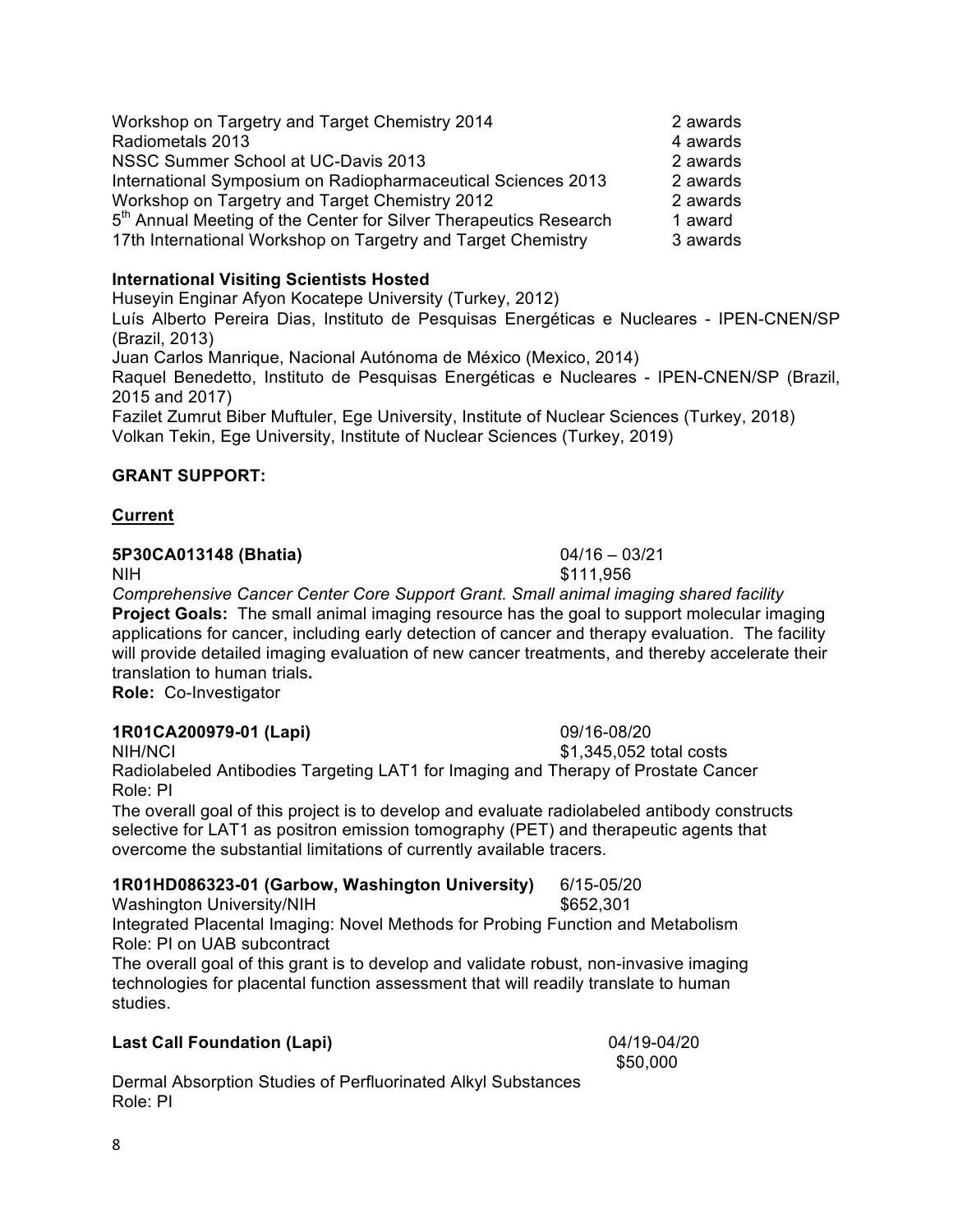For this project, we propose to conduct the first dermal absorption studies with  $^{18}$ F radiofluorinated PFAS to determine how quickly specific PFAS get absorbed through the skin of healthy mice by measuring the amount of radioactivity in blood samples over time.

#### **Mike Slive Foundation Pilot Grant in Prostate Cancer (Lapi)** 01/19-01/20 \$50,000

This pilot study will investigate targeting the amino acid transporter LAT1 to treat aggressive prostate cancer. Role: Co-PI

#### **UAB-Radiology Research Initiative Pilot Award(Lapi)** 1/18-12/19

\$20,000 Imaging with  $\int_{0}^{89}Zr$ ]panitumumab-PET/MRI in patients with newly diagnosed colorectal cancer Role: PI

This pilot study will investigate the utility of PET imaging with  $1^{89}Zr$ ]Panitumumab for imaging of EGFR expression in newly diagnosed colon cancer patients to assess lymph node involvement.

#### **UAB-Faculty Development Grant (Lapi)** 7/17-6/19

Profiling molecular markers in prostate cancer relevant to imaging and therapy Role: PI

In this pilot grant, we will measure the presence and amounts of key molecular targets using immunohistochemistry (IHC) and binding of molecular imaging agents in human prostate cancer tissue.

#### **Theragnostics (Lapi)** 08/18-07/19

Preparation and delivery of SOPs and validation data for a Chemistry Manufacturing and Controls (CMC) section as part of an FDA Investigational New Drug (IND) Application. Role: PI

Precursor kits of <sup>68</sup>Ga-THP-PSMA will be provided by Theragnostics and compounded with <sup>68</sup>Ga from an Eckert and Ziegler GalliPharm generator under sterile conditions. The CMC section will be combined with the <sup>68</sup>Ga-THP-PSMA clinical imaging protocol and submitted to the appropriate regulatory bodies within UAB. After this, the completed IND package will be prepared and submitted the FDA. Once approved, we will provide human use <sup>68</sup>Ga-THP-PSMA on a per patient basis.

#### **ImaginAb (Lapi)** 12/18-07/19

Preclinical Assessment of 177Lu ImaginAb Protein Constructs Role: PI

The purpose of this study is to measure the biodistribution of  $177$ Lu minibodies in BALB/C mice. Both 177Lu- DTPA-IAB2MA and 177Lu- DOTA-IAB2MA will be studied.

#### **Past:**

**DESC0017912 (Lapi)** 08/17-08/19 DOE \$299,980 total costs Production of Radiohalogens: Bromine and Astatine for Imaging and Therapy Role: PI

\$50,000

\$28,989

\$25,140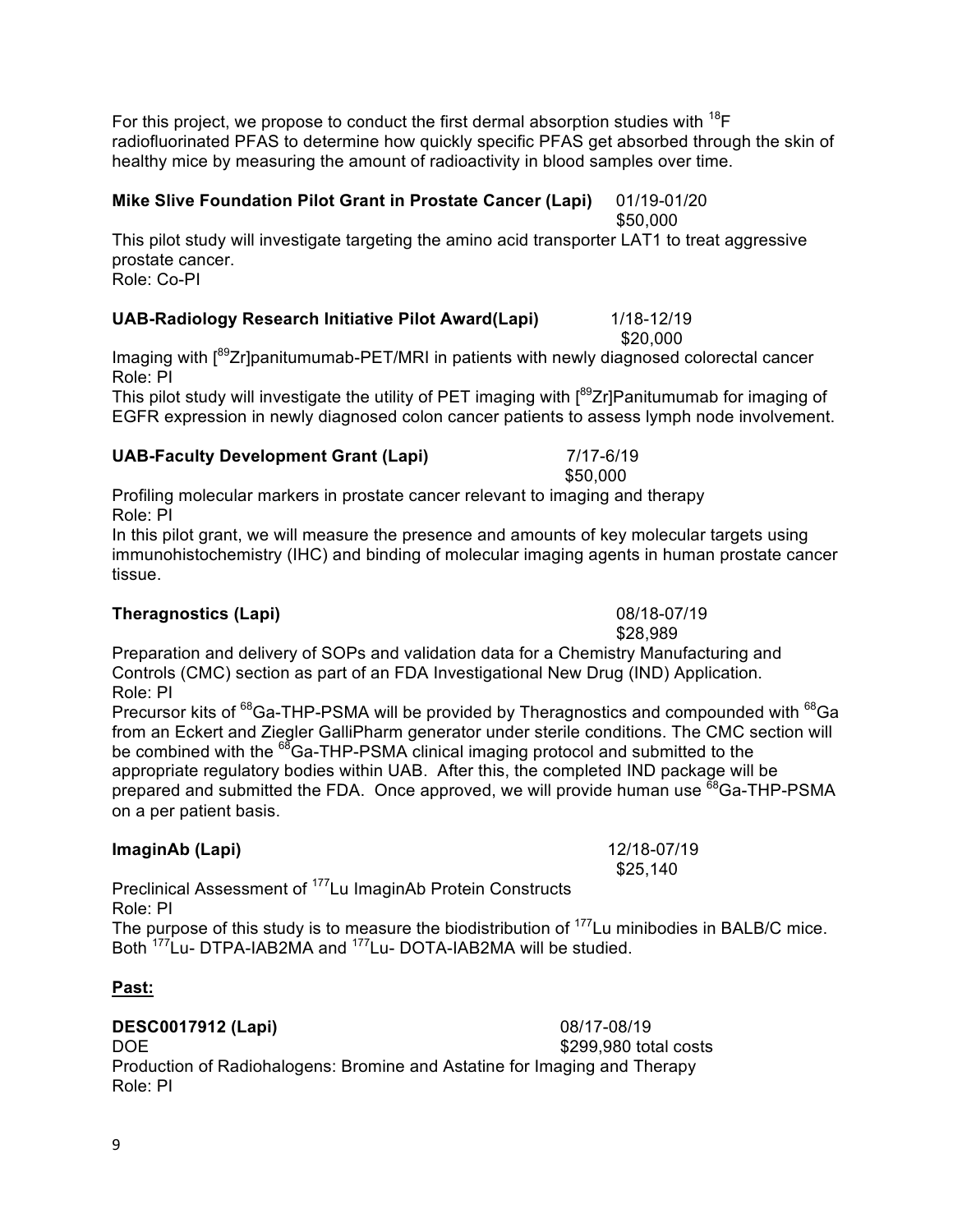This collaborative proposal aims to research the efficient production of high purity, clinical grade radiohalogens for preclinical and translational applications by optimizing the cyclotron targetry and separation chemistry of <sup>76,77</sup>Br and <sup>211</sup>At for use in imaging and therapeutic experiments.

#### **UAB-HSF (Lapi)** 11/16-10/18

GE FASTLab 2 for the UAB Cyclotron Facility Role: PI

The overall goal of this project is to enhance the capabilities of the UAB Cyclotron Facility. Rapid, efficient and cost-effective of short lived positron emission tomography (PET) radiopharmaceuticals is a key component of a successful clinical and translation PET program.

#### **UAB-Radiology Research Initiative Pilot Award (Lapi)** 1/18-12/18

Imaging with  $I^{89}Zr$ ]panitumumab-PET/MRI in patients with newly diagnosed colorectal cancer Role: PI

This pilot study will investigate the utility of PET imaging with [89Zr]Panitumumab for imaging of EGFR expression in newly diagnosed colon cancer patients to assess lymph node involvement.

#### **Navidea Biopharmaceuticals, Inc. (Lapi)** 02/18-01/19

Development of chemistry methods and stability studies for Cu-Tilmanocept Role: PI

During the course of this proposal, we aim to optimize and validate the chemistry required to load Tilmanocept with Cu cargo in a robust and reproducible fashion. This will include the use of a <sup>64</sup>Cu radiotracer technique to measure optimal chemistry for maximal loading, purification from unbound Cu, and stability studies of the final Cu-Tilmanocept complex.

#### **C100212 (Lapi)** 03/17-06/18

AbbVie Inc. **\$252,381** total costs Development of a Human Use ABBV-8E12 Based PET imaging Agent for Tau Role: PI

The overall goal of this project is the preparation and delivery of SOPs, dosimetry and validation data for an FDA Investigation New Drug (IND) Application in order to initiate clinical trials with 89Zr-DFO-ABBV-8E12

#### **AMC21 (Lapi)** 7/16-6/18

UAB Department of Radiology **\$50,000** PET imaging with 89Zr-Trastuzumab for prediction of HER2 targeted monotherapy effectiveness Role: PI

Our goal is to investigate the use of  $^{89}$ Zr-trastuzumab as a HER2 imaging agent to determine which patients are likely to respond to targeted HER2 agents as single agent therapy.

#### **DESC0015773 (Lapi)** 03/16-06/18

DOE 6286,000 total costs Production of the Medically Important Radionuclides <sup>52</sup>Mn and <sup>90</sup>Nb Role: PI

This collaborative proposal will create an integrated program of radionuclide production and research activities aimed toward the efficient isolation and characterization of the medicallyrelevant nuclides 52Mn and 90Nb.

\$43,011

\$65,350

\$20,000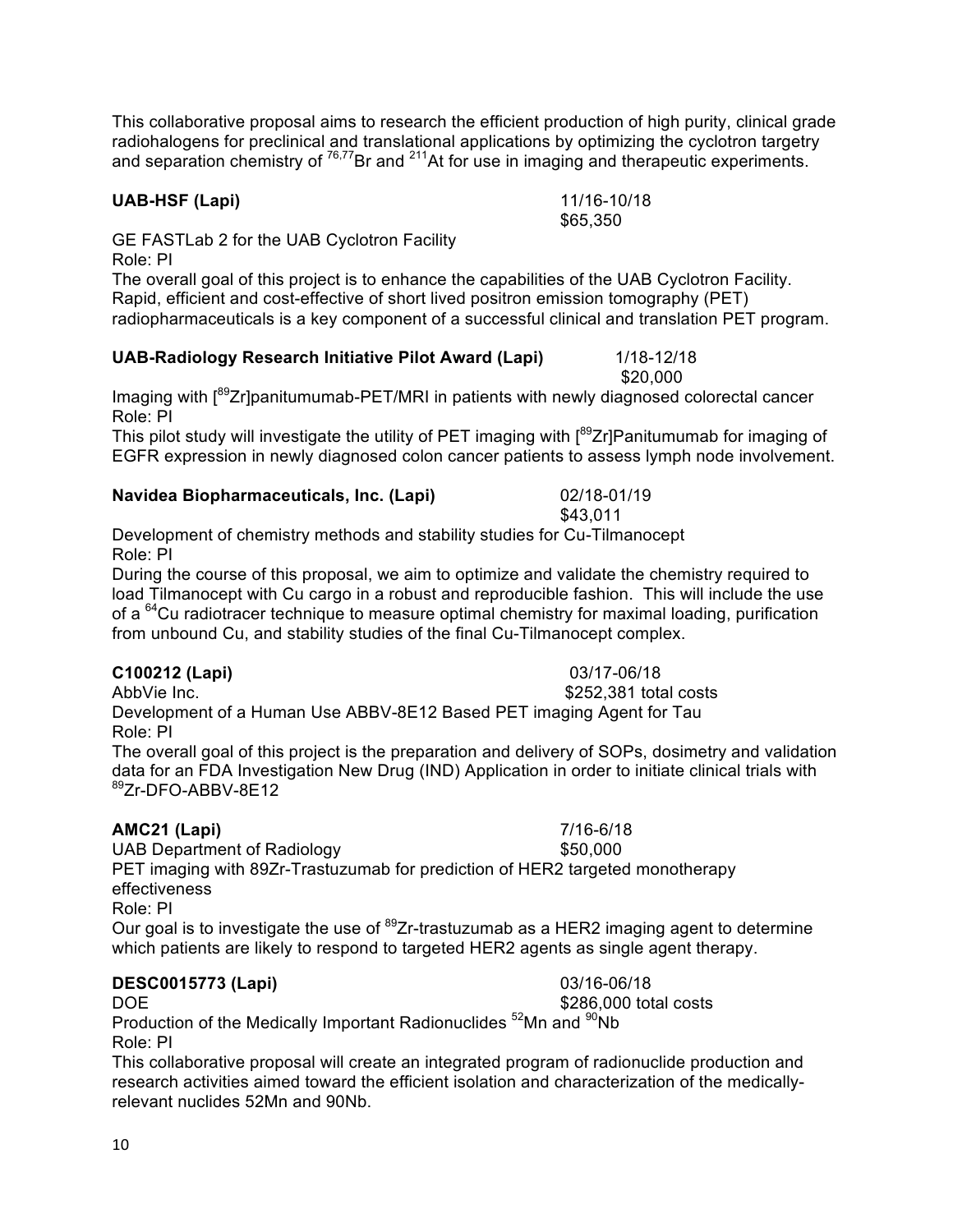# **DE-SC0018900 (Lapi)** 12/17-11/18

Bursary Program for ACS radiochemistry symposium

The overall goal of this project is to obtain financial support for students, postdoctoral fellows and trainees to attend nuclear and radiochemistry-related symposia at the 2018 Spring ACS meeting in New Orleans.

# **DESC0015558 (Lapi)** 05/16-05/18

# **DESC0013662 (Lapi)** 04/15-12/15

Potential for Isotope Harvesting at FRIB Role: PI

The Facility for Rare Isotope Beams (FRIB) will be a new national user facility for nuclear science, funded by the Department of Energy Office of Science (DOE-SC) Office of Nuclear Physics and operated by Michigan State University (MSU). This nuclear physics facility will generate a host of new isotopes that could be "harvested" for off-line use without affecting the users of the radioactive ion beam facility. This project is a continuation of feasibility studies to harvest useful long-lived radioisotopes from the Facility for Rare Isotope Beams (FRIB) under similar conditions available now at the National Superconducting Cyclotron Lab (NSCL).

# **Navidea Biopharmaceuticals, Inc. (Lapi)** 02/17-05/17

\$ 28,645 Development of a Metabolite Analysis Method for (<sup>99m</sup>Tc) Tilmanocept Role: PI

In order to assess the pharmacokinetics and metabolism of  $\int_{0}^{99m}Tc$ ] Tilmanocept for the upcoming clinical trial "A Phase I, Open-Label Study to Investigate the Pharmacokinetics and Dosimetry of Tc 99m Tilmanocept Following a Single Intravenous Dose Administration in Male and Female Subjects Diagnosed with Rheumatoid Arthritis", we aim to develop a method to characterize the molecular weight distribution profile of  $1^{99m}$ Tc]tilmanocept in plasma and urine.

# **DESC0006435 (Lapi)** 10/11-6/17

Production of <sup>99m</sup>Tc using a medical cyclotron Role: PI

The goal of this project is to investigate to production capability of  $\frac{99m}{C}$ c using a small medical cyclotron. Production rates will be determined and targetry, separation and quality control procedures will be developed.

# **DESC0006862 (Lapi)** 10/11-12/15

NNSA (sub from UCB) \$25M total costs (Lapi subaward \$900,000 total) National Nuclear Science Consortium

Role: Principal Investigator, Washington University The goal of this project is to provide a pipeline of nuclear educated experts to work in the fields

of nuclear chemistry and physics. To this end students and postdocs will gain experience in isotope production and separation techniques which are applicable in a variety of fields.

**DESC0008432 (Lapi)** 09/12-12/15

DOE \$2,000,000 total costs

DOE \$750,000 total costs

(UAB transfer and supplement) \$338,351 total costs DOE \$230,000 total costs

 $DOE$  \$9, 000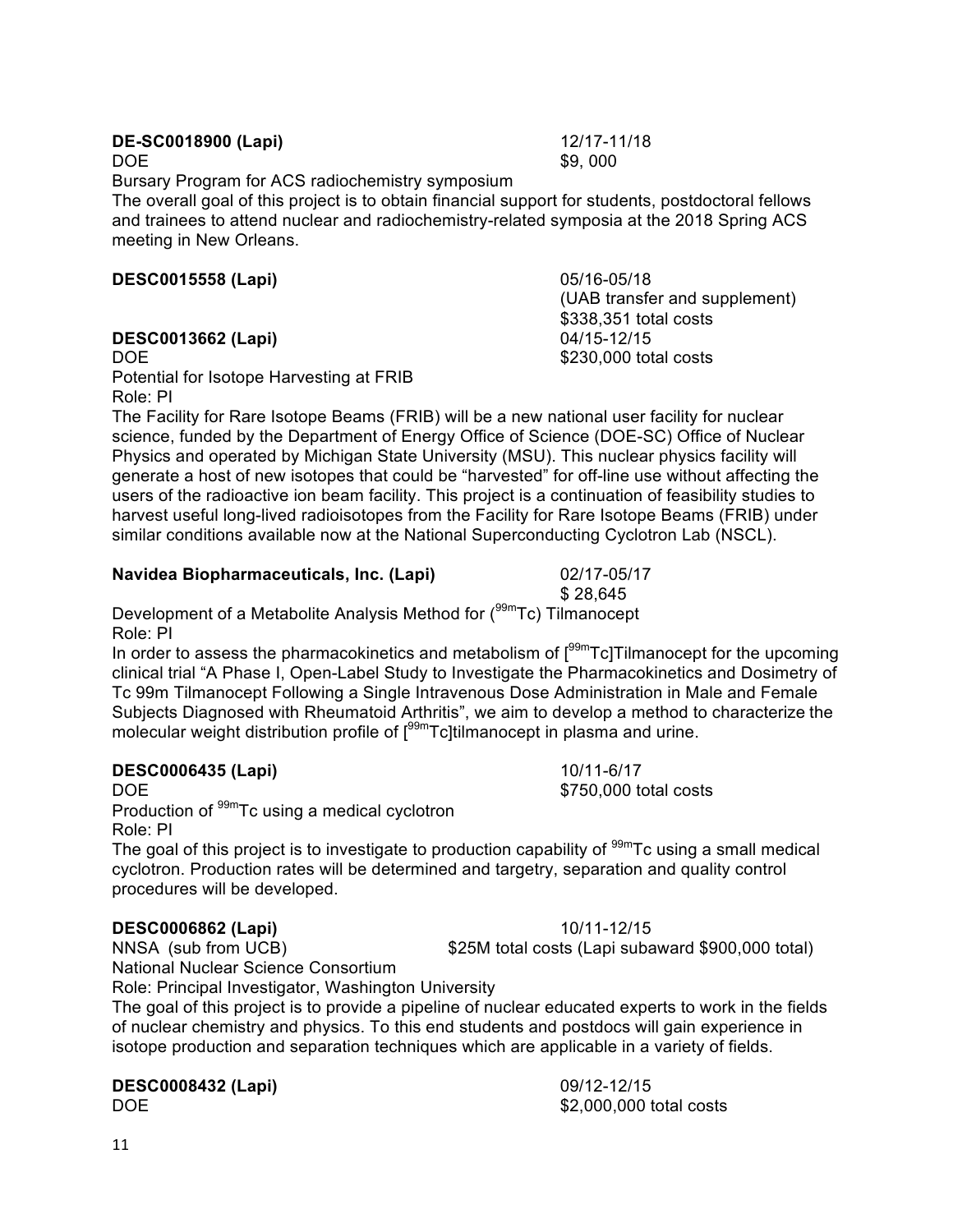Training in Techniques and Translation: Novel Nuclear Medicine Imaging Agents for Oncology and Neurology

Role: PI

The goal of this proposal is to provide critical interdisciplinary research training for the next generation of radiochemists and nuclear medicine physicians. This multidisciplinary team consists of tenured and tenure-track basic science and clinical faculty who are actively involved in the development, application, and translation of radiopharmaceuticals. The research and training plans are also supported through outstanding clinical research collaborators in neurology, immunology, oncology and neurosurgery.

### **DESC0012737 (Dehdashti/Lapi)** 10/14-12/15

DOE \$1,000,000 total costs Interdisciplinary Training in Translational Radiopharmaceutical Development and Nuclear Medicine Research for Oncologic, Neurologic, and Cardiovascular Imaging Role: Co-PI

The goal of this proposal is to provide outstanding, clinically relevant translational research training for the next generation of imaging scientists and clinicians to develop, translate, and apply radiopharmaceuticals for human studies

# **Industry Contract (Lapi)** 06/14-12/15

PET imaging for assessment of the in vivo biodistribution and pharmacokinetics of GSK3052230 Role: PI

The goal of this project is to develop radiolabeled GSK3052230 for assessment of the biodistribution, pharmacokinetics and potential imaging attributes of this construct.

### **1R21CA182945-01 (Dehdashti)** 01/14-12/15

A Feasibility PET Study of HER2 Receptors in Breast Cancer Using <sup>89</sup>Zr-Trastuzumab. Role: Co-Investigator

The goal of this grant is to perform a pilot study with goals of demonstrating the feasibility of imaging breast cancer patients with  $^{89}Zr$ -trastuzumab-PET, evaluating the relationship between tumor  $^{89}Zr$ - trastuzumab uptake and in vitro status of HER2, assessing the safety of  $^{89}Zr$ trastuzumab and determining the human dosimetry of this radiopharmaceutical.

### **DCDC Pilot (Woodard)** 11/12-11/15

Washington University Diabetic Cardiovascular Disease Center Role: Co-Investigator

The overall goal of this project is to investigate the use of <sup>64</sup>Cu-ATSM PET imaging for determination of hypoxia in atherosclerotic plaques.

### **HHSN268201000046 (Gropler/Brody)** 08/10-07/15

NIH \$17.8M total costs (Lapi subaward - \$260,000) Integrated Nanosystems for Diagnosis and Therapy

Role: Co-Investigator

The central mission of this project is to develop a group of well-characterized and versatile nanoscale agents that can be assembled, labeled, targeted, filled, and activated as needed for the diagnosis and treatment of various diseases of relevance to the National Heart Lung and Blood Institute (NHLBI).

### **Industry Contract (Lapi)** 04/14-04/15

(renewed in competitive renewal)

GSK \$65,072 direct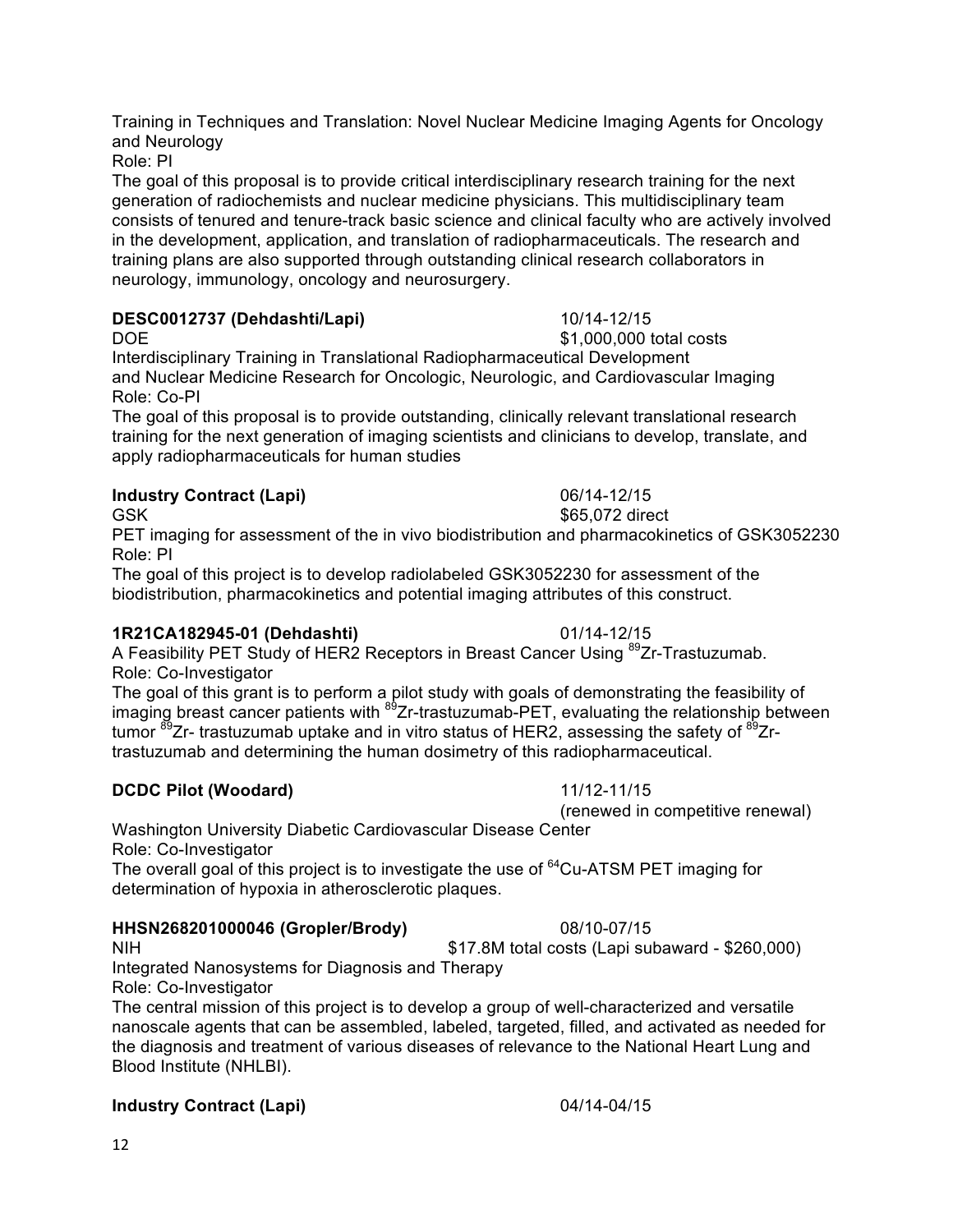**ImaginAb** \$57,754 direct Preparation of <sup>89</sup>Zr- Df-IAB27FA for Human Use Role: PI

The goal of this proposal is to prepare a diagnostic radiopharmaceutical based on this agent in preparation for clinical trials aimed to assess dosimetry and image quality.

#### **DESC0007352 (Lapi/Peaslee at Hope College)** 01/12-12/13

DOE **\$840,000** total costs (Lapi subaward \$229,800) Potential for Isotope Harvesting at FRIB Role: Co-PI

The Facility for Rare Isotope Beams (FRIB) will be a new national user facility for nuclear science, funded by the Department of Energy Office of Science (DOE-SC) Office of Nuclear Physics and operated by Michigan State University (MSU). This nuclear physics facility will generate a host of new isotopes that could be "harvested" for off-line use without affecting the users of the radioactive ion beam facility. This project is a feasibility study to harvest useful longlived radioisotopes from the Facility for Rare Isotope Beams (FRIB) under similar conditions available now at the National Superconducting Cyclotron Lab (NSCL).

### **DESC0008657 (Lapi)** 08/12-07/14

Production of Positron Emitting Radiometals: Cu-64, Y-86, Zr-89 Role: PI

This proposal seeks support to increase our production of yttrium-86 and zirconium-89 production while continuing to produce copper-64.

**1355 (Lapi)** 01/12-12/14

ACRIN \$234,000 direct ACRIN 6682 IND Agent Distribution

Role: PI

The goal of this project is to provide the radiopharmaceutical  $\int_{0}^{64}$ Cu]ATSM for human use to support a clinical trial

# **DESC00002032 (Lapi)** 09/08-8/13

Integrated Research Training Program of Excellence in Radiochemistry Role: PI

The goal of this training grant is provide a rich and deep research experience in state-of-the-art radiochemistry and in the fundamentals of radioisotopic labeling and tracer methodology to develop researchers who will be capable of meeting the challenges of designing and preparing radiotracers of broad applicability for monitoring and imaging diverse biological systems and environmental processes.

# **0123820001 (Lapi)** 05/12-05/13

Pfizer \$48,774 direct Preclinical Imaging of GLP-1R Role: PI

The goal of this project is to obtain preclinical data in rats for a  $^{64}$ Cu PET radioligand in preparation for first in human studies with a targeted therapeutic oral agent (Pfizer) to confirm GLP-1 receptor occupancy.

### **DESC0002114 (Lapi)** 10/09-9/12

DOE \$1,722,268 total costs

DOE \$305,592 direct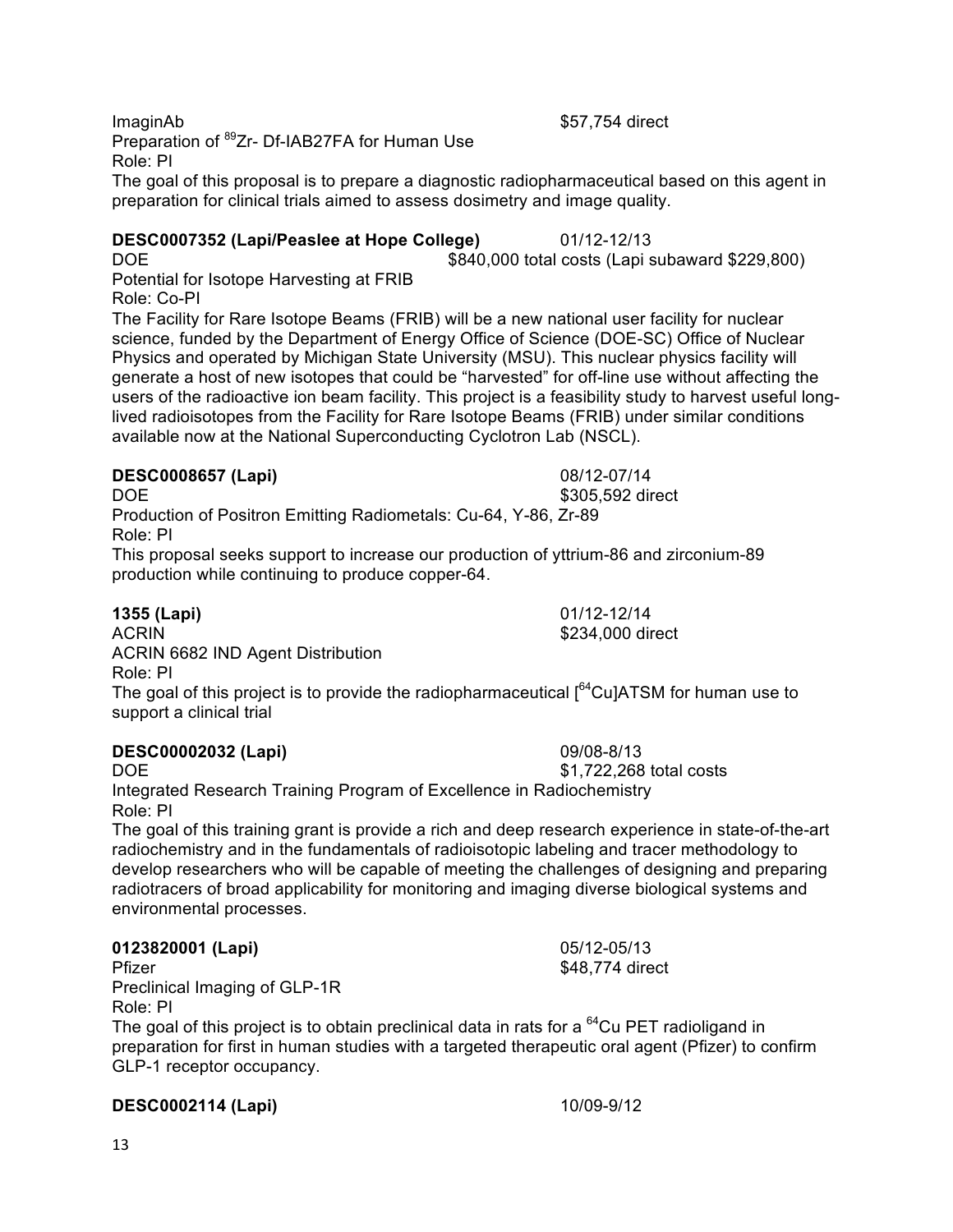DOE \$594,000 total costs Novel, dually radiolabeled peptides for simultaneous monitoring of enzymatic activity and protein targets Role: Principal Investigator

**DESC0004038 (Welch)** 10/10-09/12

**Glaxosmithkline (Lapi)** 12/10-12/11 Corporate funding \$154,401 Title: <sup>11</sup>C-acetate imaging of response to therapy Role: Principal Investigator

#### **Midwest Stone Institute (Lapi)** 03/10-03/11

Role: Project 1 Principal Investigator

(Role: Principal Investigator) \$50,000 Imaging Research Title: Preclinical Molecular Imaging of Metabolic Response to Antiangiogenic Therapy in Prostate Cancer

#### **PATENTS:**

**Lapi, S**. Ruth, T.J., Becker, D.W. "Method and apparatus for isolating rhenium-186 for therapeutic and/or diagnostic radiopharmaceuticals." US 2008241025

Publicover, J.G., **Lapi, S.E.,** Ruth, T.J. "Method for calibrating particle beam energy" US 2007016783

### **BIBLIOGRAPHY:**

### **MANUSCRIPTS:**

### **Published Manuscripts**

- 1. **Lapi, S**., Ruth, T.J., Zyuzin, A., D'Auria, J.M. (2003) Development of an intense 15O radioactive ion beam using low energy protons. *Nuclear Instruments and Methods B*. 204: 444-446
- 2. Britto, D.T., Ruth, T.J., **Lapi, S.**, Kronzucker. H.J. (2004) Cellular and whole-plant chloride dynamics in barley: Insights into chloride-nitrogen interactions and salinity responses. *Planta*. 218: 615-622
- 3. Sossi, V., Buckley, K., Piccioni, P., Rahmin, A., Camborde, M., **Lapi, S.**, Ruth, T.J. (2005) Printed Sources for Positron Emission Tomography. *IEEE Nuclear Science*. 52: 114-118
- 4. Guo, B., Liu, W.P., Trinczek, M., **Lapi, S.**, Ames, F., Buckley, K.R., D'Auria, J.M., Jayamanna, K., Ruiz, C., Ruth, T.J. (2006) Production of intense radioactive beams using low energy protons. *High energy physics and nuclear physics (Chinese edition).* 30: 675-679
- 5. Trinczek, M., **Lapi, S.**, Guo, B., Ames, F., Buckley, K.R., D'Auria, J.M., Jayamanna, K., Liu, W.P., Ruiz, C., Ruth, T.J. (2006) Production of intense radioactive beams at ISAC using low energy protons. *Canadian Journal of Physics*. 84: 323-333
- 6. Heath, S.J., Olson, J.A., Buckley, K. R., **Lapi, S**., Ruth, T.J., Martinez, D.M. (2007) Visualization of the flow of a fiber suspension through a sudden expansion using PET. *American Institute of Chemical Engineering Journal*. 53: 327-334

DOE **\$420,000** total costs (Lapi subaward - \$124,800)

Improved Production and Separation Technologies for non-standard PET Isotopes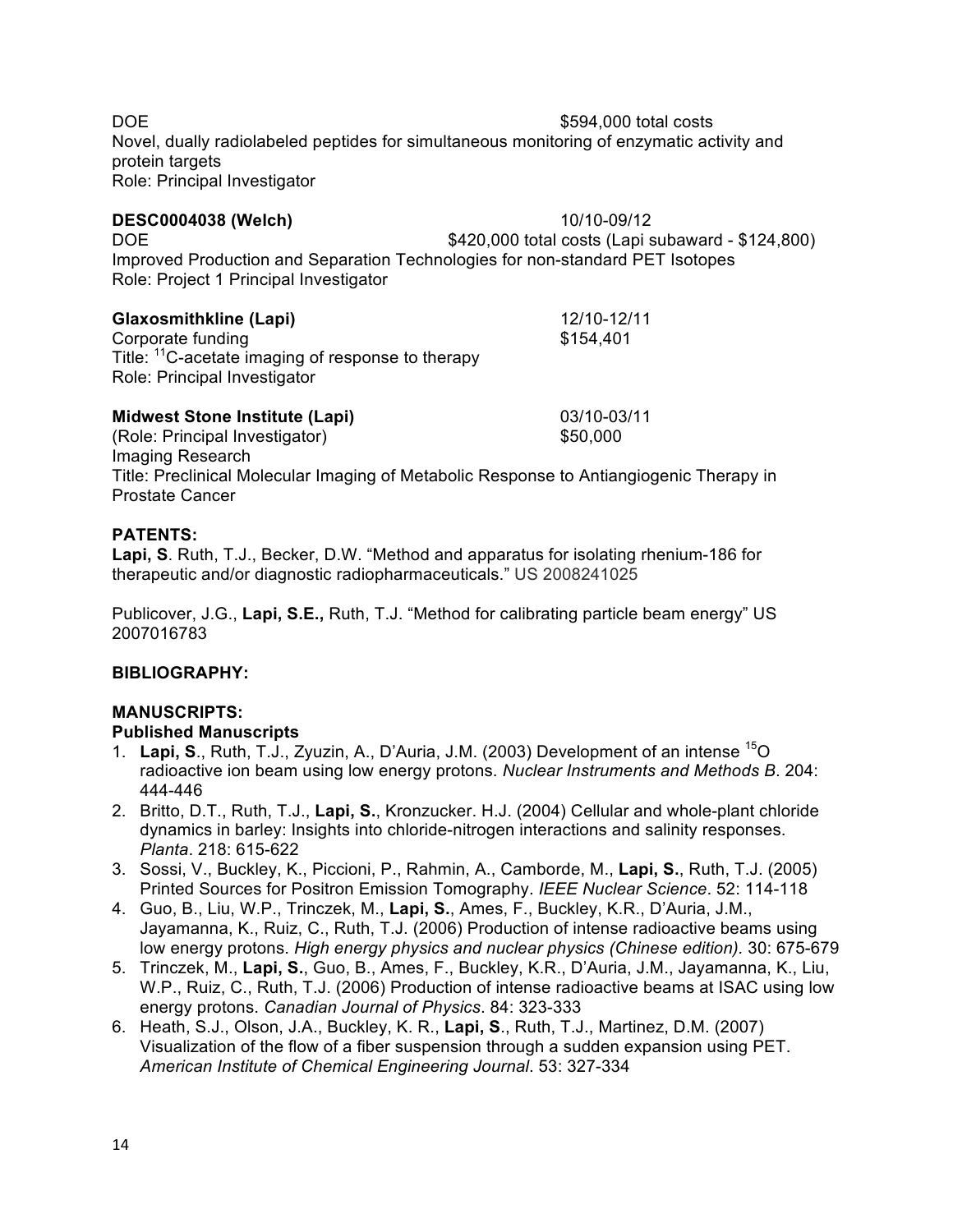- 7. Lapi, S., Ressler, J.J., Cox, M.E., Ruth, T.J., (2006) High-specific activity <sup>186</sup>Re-labeled antibodies for radioimmunotherapy. In Technetium, Rhenium and other metals in chemistry and nuclear medicine, *U. Mazzi, ed, S.G. Editoriali, Padova*. 2006. 593-596
- 8. **Lapi, S**.,Wilson, J., McQuarrie, S., Publicover, J., Schueller, M., Schyler, D., Ressler, J.J., Ruth, T.J. (2007) Measurement of production cross-sections of <sup>181-186</sup>Re isotopes from proton bombardment of natural tungsten. *Applied Radiation and Isotopes.* 65: 345-349
- 9. Ferreira, C.L., Lapi. S., Steele, J., Green, D.E., Ruth, T.J., Adam, M.J. (2007)<sup>55</sup>Cobalt Complexes with Pendant Carbohydrates as Potential PET Imaging Agents. *Applied Radiation and Isotopes.* 65:1303-1308
- 10. Ruprecht, G., Vockenhuber, C., Buchmann, L., Woods, R., Ruiz, C., **Lapi, S.,** Bremmerer, D. (2008) Precise measurement of β-decay and EC modifications in low temperature metal hosts. *Physics Review C*. 77: 065502
- 11. Annett, A. L., **Lapi, S.,** Ruth, T.J., Maldonado, M.T. (2008) The effects of Cu and Fe availability on the growth and Cu:C ratios of marine diatoms. *Journal of Limnology and Oceanography***.** 53: 2451-2461
- 12. Kronenberg, A., Spejewski, E.H., Carter, H.K., Mervin, B., Jost. C., Stracener, D.W., **Lapi, S.,** Bray, T. (2008) Molecular sidebands for refractory elements for ISOL. *Nuclear Instruments and Methods B*. 266: 4252-4256
- 13. **Lapi, S.E**., Voller, T., Welch, M.J. (2009) Positron Emission Tomography Imaging of Hypoxia. *PET Clinics*. 4: 39-47
- 14. **Lapi, S.E.,** Wahhnishe, H., Pham, D., Wu., L.Y., Nedrow-Byers, J.R., Liu, T., VanBrocklin, H.F., Berkman, C.E. Jones, E.F. (2009) Assessment of a  $[$ <sup>18</sup>F]-labeled phosphoramidate peptidomimetic as a new PSMA targeted imaging agent for prostate cancer. *Journal of Nuclear Medicine*. 50:2042-8
- 15. **Lapi, S.E.,** Ladouceur, K., Ruth, T.J., D'Auria, J.M. (2010) The MoRe project: An alternative route to the production of High Specific Activity <sup>99</sup>Mo In Technetium, Rhenium and other metals in chemistry and nuclear medicine. *U. Mazzi, ed, S.G. Editoriali, Padova*. 2010. 435- 436
- 16. Guo, J., Annett, A. L., Taylor, R. L., **Lapi, S.**, Ruth, T. J. and Maldonado, M. T. (2010), Copper-uptake kinetics of coastal and oceanic diatoms. *Journal of Phycology*. 46: 1218– 1228.
- 17. Gagnon, K., Jensen, M., Thisgaard, H., Publicover, J., **Lapi, S**., McQuarrie, S.A., Ruth, T.J. (2010) A new and simple calibration-independent method for measuring the beam energy of a cyclotron. *Applied Radiation and Isotopes*. 69(1):247-53.
- 18. Ikotun, O., **Lapi, S**. (2011) The rise of metal radionuclides in medical imaging: copper-64, zirconium-89 and yttrium-86. *Future Medicinal Chemistry.* 2011 3(5), 599-621
- 19. Chang, A.J., DeSilva, R., Jain, S., Lears, K., Rogers, B., **Lapi, S.E.** (2012) 89Zr-Radiolabled Trastuzumab Imaging in Orthotropic and Metastatic Breast Tumors. *Pharmaceuticals*. 5(1), 79-83
- 20. **Lapi, S.E**., Welch, M.J. (2012) A Historical Perspective on the Specific Activity of Radiopharmaceuticals: What have we learned in the 35 years of the ISRC? *Nuclear Medicine and Biology*. 39(5), 601-8
- 21. Kume, M., Carey, P.C., Gaehle, G., Madrid, E., Voller, T., Margenau, B., Welch, M.J., **Lapi, S.E.,** (2012) A Semi-Automated System for the Routine Production of Copper-64. *Applied Radiation and Isotopes*. 70(8), 1803-6
- 22. Lin, M., Ranganathan D., Mori, T., Hagooly, A., Rossin, R., Welch, M.J., **Lapi, S.E.** (2012) Long-term evaluation of TiO2-based <sup>68</sup>Ge/<sup>68</sup>Ga generators and optimized automation of 68Ga-DOTATOC radiosynthesis. *Applied Radiation and Isotopes*. 70(10), 2539-44
- 23. Chang, A.J., DeSilva, R, **Lapi, S.E.** (2013) Development and Characterization of 89Zrlabeled Panitumumab for ImmunoPET Imaging of the EGF Receptor. *Molecular Imaging*. 12(1), 17-27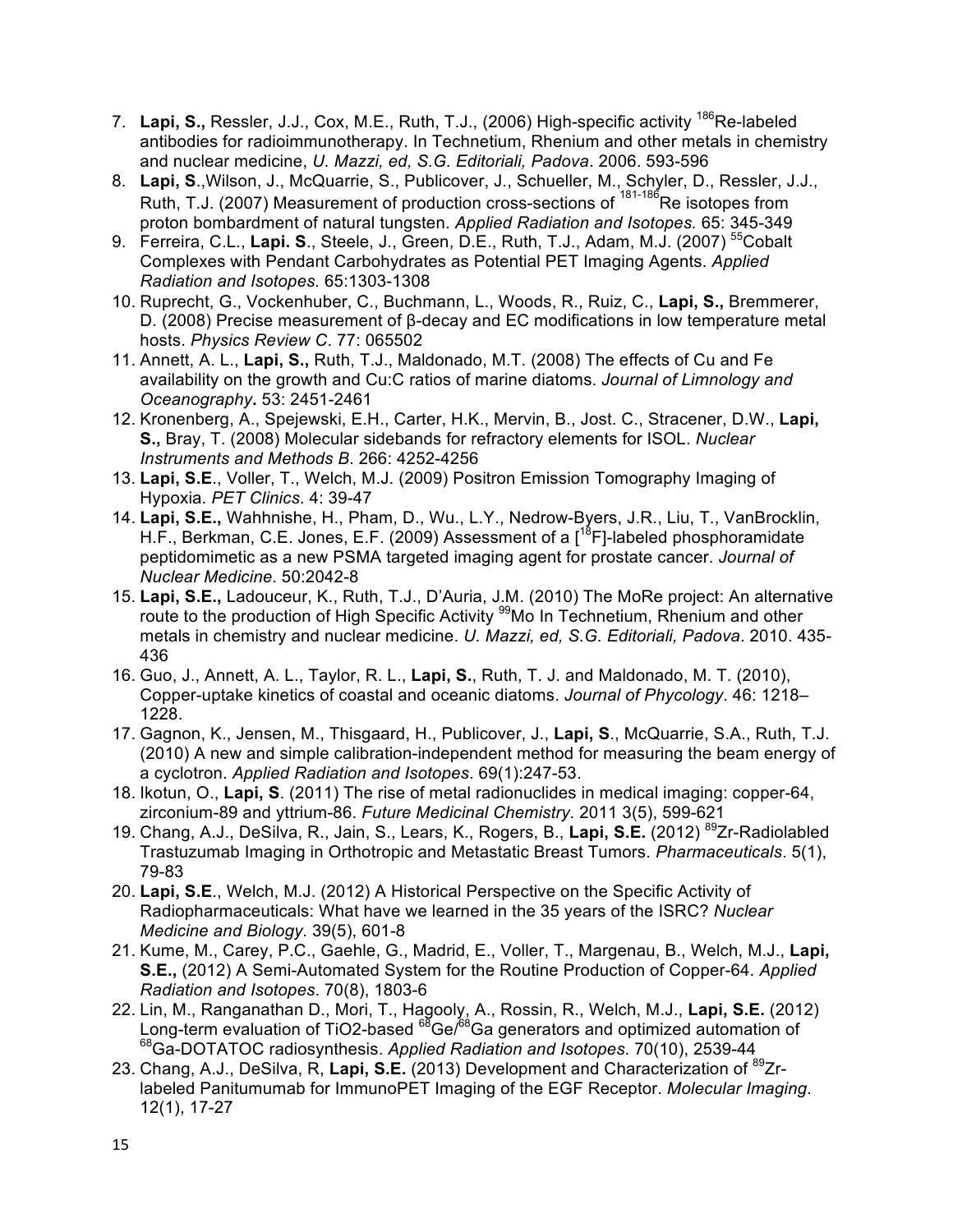- 24. Mebrahtu, E., Zheleznyak, A, Hur, M., **Lapi, S.E**.(2013) Initial characterization of a dually radiolabeled peptide for simultaneous monitoring of protein targets and enzymatic activity. *Nuclear Medicine and Biology*. 40(2), 190-6
- 25. D'Auria, J.M., Keller, R., Ladoucer, L., **Lapi, S.E.**, Ruth, T.J., Schmor, P. (2013) An alternate approach to the production of radioisotopes for nuclear medicine applications. *Review of Scientific Instruments*. 84(3), 034705
- 26. Chang, A.J., Sohn, R., Lu, Z. H., Arbeit, J.A., **Lapi, S.E.** (2013) Detection of rapalogmediated therapeutic response in renal cancer xenografts using <sup>64</sup>Cu-bevacizumab ImmunoPET. *PLoS One*. 8(3):e58949
- 27. Lin, M., Welch, M.J., Lapi, S.E. (2013) Effects of Chelator Modifications on <sup>68</sup>Ga-Labeled [Tyr3]Octreotide Conjugates. *Molecular Imaging and Biology*. 15(5), 606-13
- 28. Aweda, T., Ikotun, O.F., Mastren, T., Cannon, C.L., Wright, B., Youngs, W.J., Cutler, C., Guthrie, J., Lapi, S.E. (2013) The use of <sup>111</sup>Ag as a tool for studying biological distribution of silver-based antimicrobials. *Medicinal Chemical Communications*. 4, 1015-1017
- 29. Richards, V., Mebrahtu, E., Lapi, S.E. (2013) Cyclotron Production of <sup>99m</sup>Tc using <sup>100</sup>Mo<sub>2</sub>C targets. *Nuclear Medicine and Biology*. 40(7), 939-45
- 30. Wright, B., **Lapi, S.E,** (2013) Designing the Magic Bullet? The Advancement of Immuno-PET into Clinical Use. *Journal of Nuclear Medicine*. 54:1171-1174
- 31. Knight, J.C., Wuest, M., Saad, F.A., Wang, M., Chapman, D.W., Jans, H.S., **Lapi, S.E.**, Kariuki, B.M., Amoroso, A.J., Wuest, F. (2013) Synthesis, characterisation and evaluation of a novel copper-64 complex with selective uptake in EMT-6 cells under hypoxic conditions. *Dalton Transactions*. 42(33):12005-14
- 32. Jin, H., Xu, M., Padakanti, P.K., Liu, Y., **Lapi, S.E.,** Tu, Z. (2013) Preclinical Evaluation of the Novel Monoclonal Antibody H6-11 for Prostate Cancer Imaging. *Molecular Pharmaceutics*. 10(10):3655-64
- 33. Wooten, A.L., Madrid, E., Schweitzer, A.D., Lawrence, L.A., Mebrahtu, E., Lewis, B.C. **Lapi, S.E**. (2013) Routine Production of <sup>89</sup>Zr Using an Automated Module. *Applied Science*. 3(3): 593-613
- 34. Ikotun, O.F., Marquez, B.V., Huang, C., Masuko, K., Daiji, M., Masuko, T., McConathy, J.E., **Lapi, S.E.** (2013) Imaging the L-type Amino Acid Transporter-1 (LAT1) with Zr-89 ImmunoPET. *PLoS ONE*. 8(10):e77476
- 35. Zheleznyak, A., Ikotun, O.F., Dimitry, J., Frazier, W.A., **Lapi, S.E.** (2013) Imaging of CD47 Expression in Xenograft and Allograft Tumor Models. *Molecular Imaging*. 12(8):525-34.
- 36. Pen, A., Mastren, T., Peaslee, G.F., Petrasky, K., DeYoung, P.A., Morrissey, D.J., **Lapi, S.E.** (2014) Design and construction of a water target system for harvesting radioisotopes at the National Superconducting Cyclotron Laboratory. *Nuclear Instruments and Methods A*. 747: 62-68
- 37. Marquez, B.V., Ikotun, O.F., Parry, J.J., Rogers, B.E., Meares, C.F., **Lapi, S.E.** (2014) Development of a Radiolabeled Irreversible Peptide Ligand for PET imaging of VEGF. *Journal of Nuclear Medicine.* 55(6):1029-1034
- 38. Mastren, T., Guthrie, G., Eisenbeis, P., Voller, T., Mebrahtu, E., Robertson, J.D., **Lapi, S.E.** (2014) Specific Activity Measurement of 64Cu: A Comparison of Methods. *Applied Radiation and Isotopes*. 90: 117-121
- 39. Ikotun, O.F., Marquez, B.V., Fazen, C.H., Kahkoska, A.R., Doyle, R.P., **Lapi, S.E**. (2014) Investigation a Vitamin B12 Conjugate as PET Imaging Probe. *ChemMedChem*. 9(6):1244- 51
- 40. Foerster, C., Knight, J.C., Wuest, M., Rowasn, B., **Lapi, S.E.,** Amoroso, A., Edwards, P., Wuest, F. (2014) Synthesis, complex stability and small animal PET imaging of a novel 64Cu-labelled cryptand molecule. *MedChemComm 5*. 958-962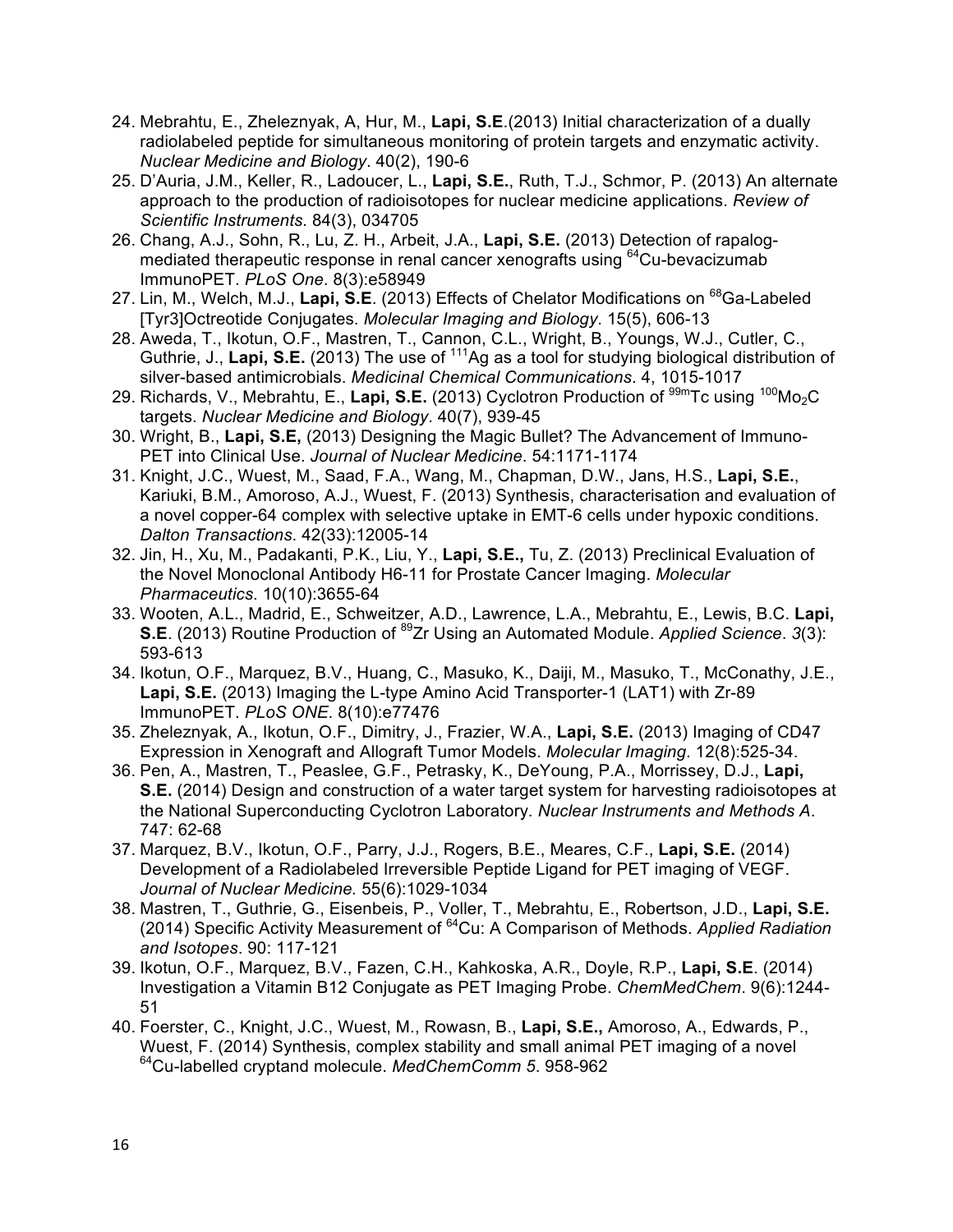- 41. Marquez, B.M., Ikotun, O.F., Zheleznyak, A., Wright, B., Hari-Raj, A., Pierce, R.A., **Lapi, S.E.** (2014) Evaluation of <sup>89</sup>Zr-Pertuzumab in breast cancer xenografts. *Molecular Pharmaceutics*. 11(11):3988-95
- 42. Mastren, T., Pen, A., Peaslee, G.F., Wozniak, N., Loveless, S., Essenmacher, S., Sobotka, L.G., Morrissey, D.J., **Lapi, S.E.** (2014) Feasibility of isotope harvesting at a projectile fragmentation facility: 67Cu. *Scientific Reports*. 4:6706
- 43. Sharma SK, Wuest M, Wang M, Glubrecht D, Andrais B, **Lapi S.E.,** Wuest F. (2014) Immuno-PET of epithelial ovarian cancer: harnessing the potential of CA125 for noninvasive imaging. *EJNMMI Research*. 4(1):60.
- 44. Wooten, A.L. Lewis, B.C., **Lapi, S.E.** (2015) Cross-sections of (p,x) reactions on natural chromium for the production of 52,52m,54Mn radioisotopes*. Applied Radiation and Isotopes*. 96; 154-161
- 45. Richards V.N., Rath N., **Lapi S.E.** (2015) Production and separation of 186gRe from proton bombardment of 186WC. *Nuclear Medicine and Biology*. 6:530-5
- 46. Aweda, T., Zhang, S., Mupanomunda, C., Burkemper, J., Seong Heo, G. Bandara, N., Lin, M., Cutler, C.S., Cannon, C.L., Youngs, W.J., **Lapi, S.E.** (2015) Investigating the pharmacokinetics and biological distribution of silver-loaded polyphosphoester-based nanoparticles using 111Ag as a radiotracer. *Journal of Labelled Compounds and Radiopharmaceuticals*. 58(6):234-41
- 47. Zheleznyak, A., Garbow, J.R., Neeman, M., **Lapi, S.E.** (2015) Preclinical PET imaging of acute hyperoxia therapy of chronic hypoxia during pregnancy. *Molecular Imaging*. 14:366- 72.
- 48. Mastren, T., Marquez, B.V., Sultan, D., Bollinger, E., Eisenbeis, P., Voller, T., **Lapi, S.E.** (2015) Cyclotron production of high specific activity  $55C$ o and in vivo evaluation of the stability of 55Co metal-chelate-peptide complexes. *Molecular Imaging*. 14:11-22
- 49. Mastren, T., Pen, A., Loveless, S., Marquez, B., Bolliger, E., Marois, B., Hubley, N., Broan, K., Morrissey, D., Peaslee, G., **Lapi, S.E.** (2015) Harvesting 67Cu from the Collection of a Secondary Beam Cocktail at the National Superconducting Cyclotron Laboratory. *Analytical Chemistry*. 87(20)10323-9
- 50. Burkemper, J.L., Huang, C., Li, A., Yuan, Rich, K., McConathy, J., **Lapi, S.E.** (2015) Synthesis and Biological Evaluation of (S)-amino-2-methyl-4-[<sup>76</sup>Br]-bromo-3-(E)-butenoic Acid (BrVAIB) for Brain Tumor Imaging. *Journal of Medicinal Chemistry***.** 58(21)8542-52
- 51. Bandara, N., Cherkuri, K., Zheleznyak, A., Griffith, D.A., Limberakis, C., Tess, D.A., Chen, J., Waterhouse, R., **Lapi, S.E.** (2016) Evaluation of 64Cu and 68Ga Radiolabeled Glucagon-Like Peptide-1 Receptor Agonists as PET Tracers for Pancreatic β-cell Imaging. *Molecular Imaging and Biology*. 18(1) 90-8
- 52. Wright, B.D., Whittenberg, J., Desai, A., DiFelice, C., Kenis, P.J.A, **Lapi, S.E.,** Reichert, D. (2016) Microfluidic Preparation of an <sup>89</sup>Zr-Labeled Trastuzumab Single Patient Dose. *Journal of Nuclear Medicine*. 57 (5) 747-52
- 53. Lange, S.E.S., Zheleznyak A., Studer, M.,, O'Shannessy D.J., **Lapi S.E.,** Van Tine B.A. (2016) Development of <sup>89</sup>Zr-Ontuxizumab for in vivo TEM-1/endosialin PET Applications. *Oncotarget*. 7 (11) 13082-92
- 54. Wooten, A.L., Lewis, B.C., Szatkowski, D.J., Sultan D.H., Abdin, K.I., Voller, T.F., Liu, Y., **Lapi, S.E.** (2016) Calibration setting numbers for dose calibrators for the PET isotopes (52)Mn, (64)Cu, (76)Br, (86)Y, (89)Zr, (124)I. *Applied Radiation and Isotopes***.** 113:89-95
- 55. Gordon L, **Lapi S.E.**, Anderson C, Schwarz SW; SNMMI Committee on Women in Nuclear Medicine.(2016) Working Together to Advance Women in Nuclear Medicine. *Journal of Nuclear Medicine*. 2016 Sep;57(9):14N
- 56. Graaf MD, Marquez BV, Yeh NH, **Lapi S.E.**, Moeller KD.(2016) New Methods for the Site-Selective Placement of Peptides on a Microelectrode Array: Probing VEGF-v107 Binding as Proof of Concept. *ACS Chemical Biology*. (10):2829-2837.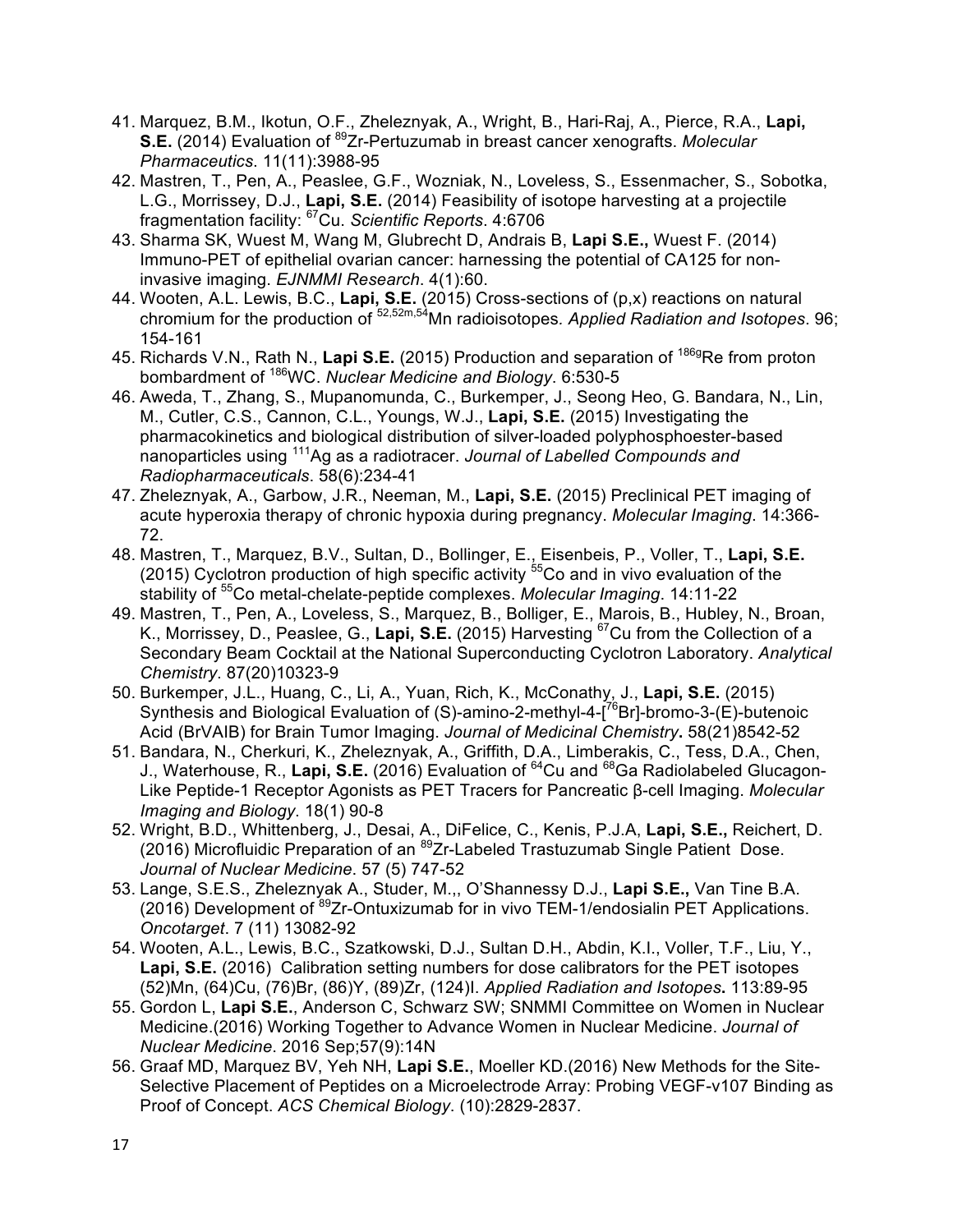- 57. Nie X, Randolph GJ, Elvington A, Bandara N, Zheleznyak A, Gropler RJ, Woodard PK, **Lapi S.E.** (2016) Imaging of Hypoxia in Mouse Atherosclerotic Plaques with (64)Cu-ATSM. *Nuclear Medicine and Biology*. 2016 Sep;43(9):534-42.
- 58. Jin, H., Yang, H., Zhang, Y.,Zhange, X., Rosenberg, A.J., Liu, Y., **Lapi, S.E.**, Tu, Z. (2016) A promising carbon-11-labeled sphingosine-1-phosphate receptor 1-specific PET tracer for imaging vascular injury. *Journal of Nuclear Cardiology.* 2016 Feb 2.
- 59. Laforest, R., **Lapi, S.E.**, Oyama, R., Bose, R.,Tabchy, A., Marquez-Nostra, B.V., Burkemper, J., Wright, B.D., Frye, J., Frye, S. Siegel, B.A., Dehdashti, F. (2016) [<sup>89</sup>Zr]Trastuzumab: Evaluation of Radiation Dosimetry, Safety, and Optimal Imaging Parameters in Women with HER2-Positive Breast Cancer. *Molecular Imaging and Biology*. 18(6):952-959.
- 60. Nie X., Laforest R., Elvington A., Randolph GJ., Zheng J., Voller T., Abendschein DR., **Lapi S.E.**, Woodard PK.(2016) PET/MR imaging of hypoxic atherosclerosis using 64Cu-ATSM in a rabbit model. *Journal of Nuclear Medicine*. 2016 Jul 7. pii: jnumed.116.172544.
- 61. Burkemper JL, Aweda,TA, Rosenberg AJ, Lunderberg DL, Peaslee GF, **Lapi S.E.** (2017) Radiosynthesis and biological distribution of  $1^{18}F$ ]-labeled perfluorinated alkyl substances. *Environmental Science and Technology Letters*. DOI:10.1021/acs.estlett.7b00042
- 62. Wooten AL, Aweda TA, Lewis BC, Gross RB, **Lapi S.E.**(2017) Biodistribution and PET Imaging of pharmacokinetics of manganese in mice using Manganese-52. *PLoS One.* 2017 Mar; 12(3):e0174351.doi:10.137
- 63. Queern, SL, Aweda TA, Massicano AV, Clanton, NA, El Sayed, R, Sader, JA, **Lapi, S.E**. (2017) Production of Zr-89 using sputtered yttrium coin targets. *Nuclear Medicine and Biology*. 2017 Mar 23;50:11-16. doi: 10.1016.
- 64. Marquez-Nostra BV, Lee S, Laforest R, Vitale L, Nie X, Hyrc K, Keler T, Hawthorne T, Hoog J, Li S, Dehdashti F, Ma CX, **Lapi S.E.**. Preclinical PET imaging of glycoprotein nonmetastatic melanoma B in triple negative breast cancer: feasibility of an antibody-based companion diagnostic agent. *Oncotarget.* 2017 Nov 1;8(61):104303-104314.doi: 10.18632.
- 65. Radka, C. D., Radford, L. L., Massicano, A. V., DeLucas, L. J., **Lapi, S. E.**, Aller, S. G. (2018) Essential Metal Uptake in Gram-negative Bacteria: X-ray Fluorescence, Radioisotopes, and Cell Fractionation. *J. Vis. Exp*. (132), e57169, doi:10.3791/57169
- 66. Massicano, A.V., Marquez-Nostra, B.V., **Lapi, S.E.** (2018) Targeting HER2 in Nuclear Medicine for Imaging and Therapy. *Molecular Imaging*. 2018 January. PMCID: PMC5784567.
- 67. Dehdashti F, Wu N, Bose R, Naughton MJ, Ma CX, Marquez-Nostra BV, Diebolder P, Mpoy C, Rogers BE, **Lapi S.E.,** Laforest R, Siegel BA. (2018) Evaluation of [89Zr]trastuzumab-PET/CT in differentiating HER2-positive from HER2-negative breast cancer. *Breast Cancer Research and Treatment.* 2018 Feb 13. doi: 10.1007/s10549-018-4696-z.
- 68. Larson-Casey JL, Gu L, Jackson PL, Briles DE, Hale JY, Blalock JE, Wells JM, Deshane JS, Wang Y, Davis D, Antony VB, Massicano AVF, **Lapi S.E.**, Carter AB. (2018) Macrophage Rac2 Is Required to Reduce the Severity of Cigarette Smoke-induced Pneumonia. *American Journal of Respiratory and Critical Care Medicine*. 2018 Jun 13. doi: 10.1164/rccm.201712-2388OC.
- 69. Queern, S.L., Cardman, R., Loveless, C.S., Shepherd, M.R, **Lapi, S.E**. (2018) Production of <sup>15</sup>O for medical applications via the <sup>16</sup>O(γ,n)<sup>15</sup>O reaction. *Journal of Nuclear Medicine*. 2018 Sep 20. doi: 10.2967/jnumed.118.215681
- 70. Schnoover, K.E., Queern, S.L., **Lapi, S.E.**, Roberts, R. C., Impaired copper transport in schizophrenia results in a copper-deficient brain state: a New side to the dysbindin story. *The World Journal of Biological Psychiatry*. 2018 Sep 19. DOI: 10.1080/15622975.2018.1523562
- 71. Chaple, I.F., **Lapi, S.E.**, Production and use of first row transition metal PET radionuclides, 43,44Sc, 52Mn, and 45Ti. *Journal of Nuclear Medicine*. 2018 Nov 1. vol. 59 no. 11 1655-1659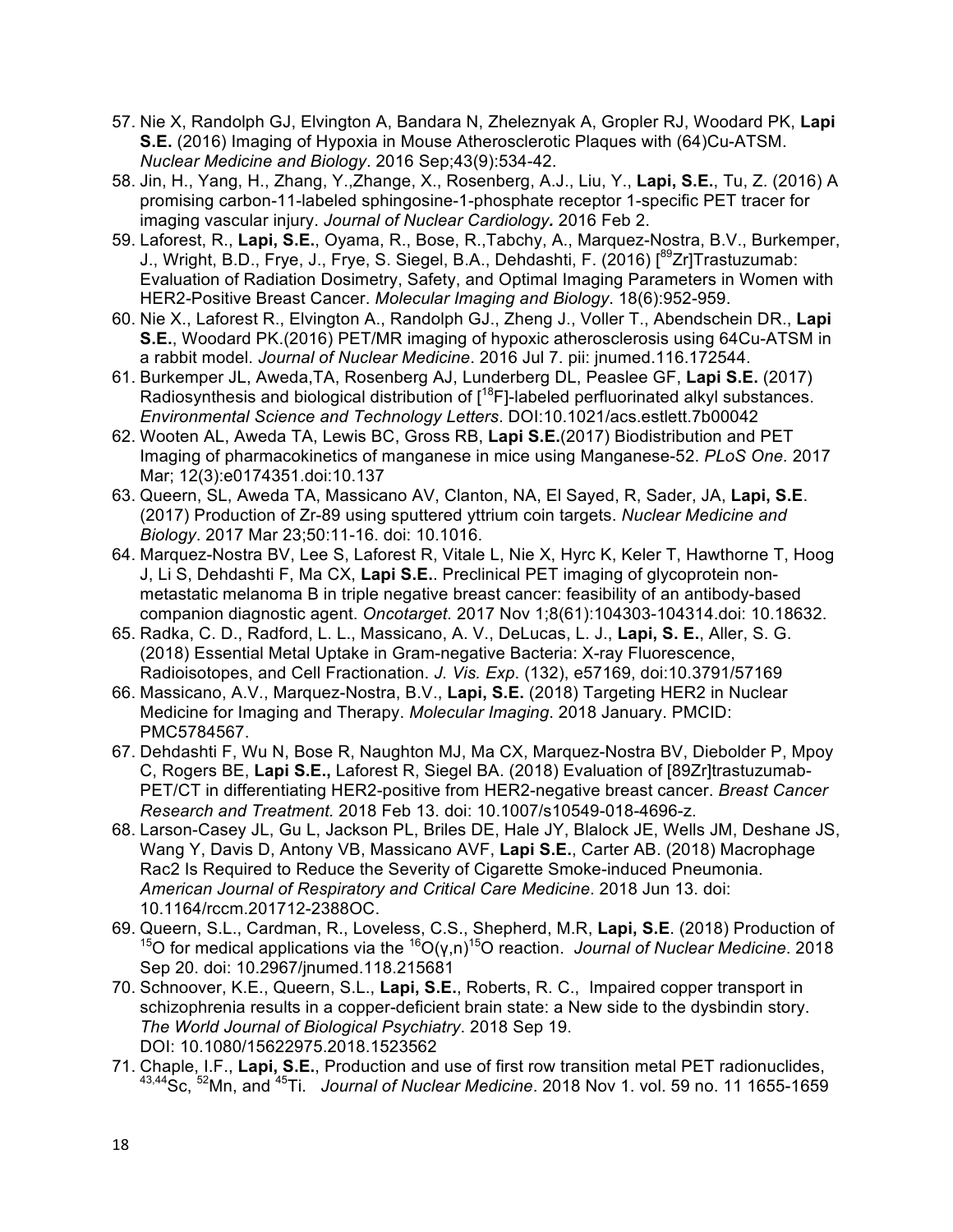- 72. Shusterman J.A., Scielzo N.D., Thomas K.J., Norman E.B., **Lapi S.E.**, Loveless C.S., Peters N.J., Robertson J.D., Shaughnessy D.A., Tonchev A.P.. The surprisingly large neutron capture cross-section of 88Zr. *Nature*. 2019 Jan;565(7739):328-330. doi: 10.1038/s41586- 018-0838-z. Epub 2019 Jan 7.
- 73. Massicano A.V.F., Lee S., Crenshaw B.K., Aweda T.A., El Sayed R., Super I., Bose R., Marquez-Nostra B.V., **Lapi S.E.**. Imaging of HER2 with [89Zr]pertuzumab in Response to T-DM1 Therapy. *Cancer Biotherapy & Radiopharmaceuticals*. 24 Jan 2019. doi: 10.1089/cbr.2018.2654.
- 74. Marston J.C., Kennedy G.D., **Lapi S.E.**, Hartman Y.E., Richardson M.T., Modi H.M., Warram J.M. Panitumumab-IRDye800CW for Fluorescence-Guided Surgical Resection of Colorectal Cancer. *Journal of Surgical Research*. 2019 Feb 21;239:44-51. doi: 10.1016/j.jss.2019.01.065. Epub 2019 Feb 22. PubMed PMID: 30798171; PubMed Central PMCID: PMC6488377.
- 75. El Sayed R., Massicano A.V.F.., Queern S.L., Loveless C.S., **Lapi S.E.**. Manganese-52 production cross-section measurements via irradiation of natural chromium targets up to 20 MeV. *Applied Radiation and Isotopes.* 2019 Mar 1;147:165-170. doi: 10.1016/j.
- 76. Benedetto R, Massicano A.V.F., Crenshaw B.K., Oliveira R., Reis R.M., Araújo E.B., **Lapi S.E**. 89Zr-DFO-Cetuximab as a Molecular Imaging Agent to Identify Cetuximab Resistance in Head and Neck Squamous Cell Carcinoma. *Cancer Biotherapy & Radiopharmaceuticals*. 2019 Mar 13. doi: 10.1089/cbr.2018.2616. PubMed PMID: 30865493.
- 77. Crawford C.L., Dalecki A.G., Narmore W.T., Hoff J., Hargett A.A., Renfrow M.B., Zhang M., Kalubowilage M., Bossmann S.H., Queern S.L., **Lapi S.E.**, Hunter R.N., Bao D., Augelli-Szafran C.E., Kutsch O., Wolschendorf F., Pyrazolopyrimidinones, a novel class of copperdependent bactericidal antibiotics against multi-drug resistant S. aureus. *Metallomics*. 2019 2019 Apr 17;11(4):784-798. doi: 10.1039/c8mt00316e. PubMed PMID: 30855050; NIHMSID:NIHMS1017539.
- 78. Carter, L.M., Kesner, A.L., Pratt, E..C, Sanders, V.A., Massicano, A.V.F. Cutler, C.S. **Lapi**, **S.E.**, Lewis, J.S. The Impact of Positron Range on PET Resolution, Evaluated with Phantoms and PHITS Monte Carlo Simulations for Conventional and Non-conventional Radionuclides. *Molecular Imaging and Biology*. 2019 Apr 18. doi: 10.1007/s11307-019- 01337-2. PubMed PMID: 31001765.
- 79. **Lapi, S.E.**, Engle, J.W. Radiochlorine: an underutilized halogen tool Radiochimica Acta May 2019 DOI: https://doi.org/10.1515/ract-2019-0015
- 80. Loveless C.S., Radford L.L., Ferran S.J., Queern S.L., Shepherd M.R., **Lapi S.E.**. Photonuclear production, chemistry, and in vitro evaluation of the theranostic radionuclide 47Sc. *EJNMMI Res*. 2019 May 16;9(1):42. doi: 10.1186/s13550-019-0515-8. PubMed PMID: 31098710
- 81. Guenter, R.E., Aweda, T., Carmona Matos, D.M., Whitt, J., Chang, A.W., Cheng, E.Y., Liu, X.M., Chen, H., **Lapi, S.E.,** Jaskula-Sztul, R. Pulmonary Carcinoid Surface Receptor Modulation Using Histone Deacetylase Inhibitors. *Cancers (Basel)*. 2019 Jun 3;11(6). doi: 10.3390/cancers11060767. PubMed PMID: 31163616.
- 82. Mikolajczak R., van der Meulen N.P., **Lapi S.E.,** Radiometals for imaging and theranostics, current production and future perspectives. *J Labelled Comp Radiopharm*. 2019 May 28;. doi: 10.1002/jlcr.3770. [Epub ahead of print] PubMed PMID: 31137083.

### **INVITED COMMENTARIES, REVIEWS AND BOOK CHAPTERS**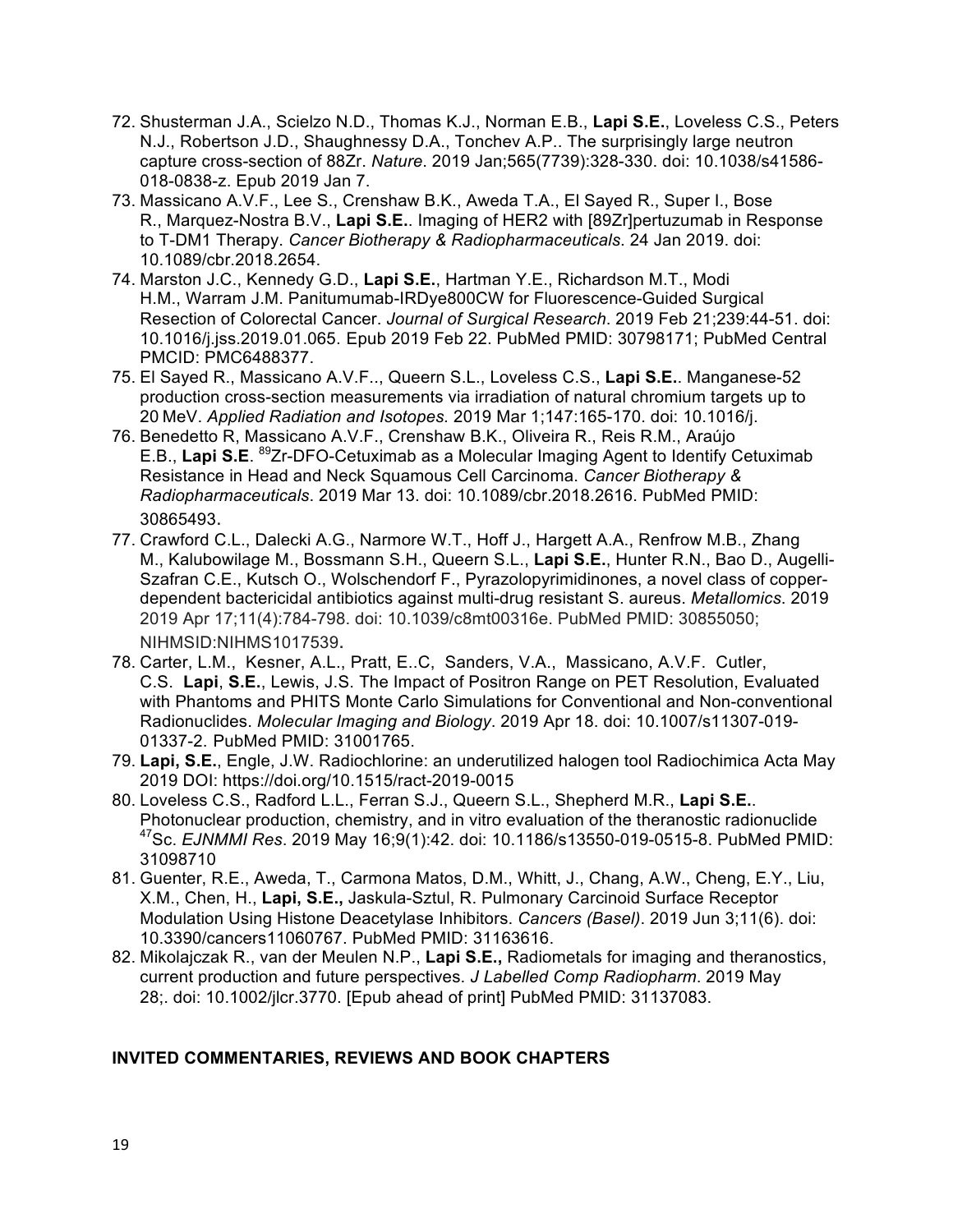- 1. Marquez, B.V., Zheleznyak, A., **Lapi, S.E.** (2014) Invited Perspective: Glypican-3 Targeted 89Zirconium-PET Imaging of Hepatocellular Carcinoma: Where antibody imaging dares to tread. *Journal of Nuclear Medicine* 55(5):708-9
- 2. Boros, E., Marquez, B., Ikotun, O., **Lapi, S.E.,** Ferreira, C., Chapter: Radiometal Chelation in "Ligand Design in Medicinal Inorganic Chemistry" Timothy Storr ed. (2014) Wiley
- 3. **Lapi, S.E.,** Lewis J.S., Dehdashti F. Evaluation of Hypoxia With Copper-Labeled Diacetylbis(N-Methylthiosemicarbazone) (2015) *Semin Nucl Med.* 2015 Mar;45(2):177-185.
- 4. Marquez, B.V., **Lapi, S.E.** (2015) Invited Perspective: Pretargeted immunoPET: Overcoming limitations of space and time. *Journal of Nuclear Medicine 57* (3) 332-33
- 5. Radford, L.L., **Lapi, S.E.** Methods for the Production of Radionuclides for Medicine In: Radiopharmaceutical Chemistry (Eds. Jason Lewis PhD, Brian Zeglis PhD, and A.D. Windhorst PhD). Springer 2019

## **INVITED ORAL PRESENTATIONS:**

- 1. **Lapi, S.E.** (2010) Development of Zr-89, a longer lived PET radionuclide for molecular imaging. Presented at **Metals in Medicine Gordon Conference**, Andover , NH
- 2. **Lapi, S.E.**2010) Opportunities for the production of medical isotopes with FRIB. Presented at the **American Chemical Society Annual Meeting**, Boston, MA
- 3. **Lapi, S.E.** (2010) From Antimatter to Disease Detection: The Use of Radioisotopes in the Life Sciences. Presented at **Oak Ridge National Laboratory**
- 4. **Lapi, S.E.** (2010) Sugar-free PET: New developments in radiometal imaging agents. Presented at **Memorial Sloan-Kettering Cancer Center**
- 5. **Lapi, S.E.** (2011) Radioactive Transition Metals: Cyclotron Production and Uses in Medical Imaging: Presented at **Chemistry Department, Washington University,** MO
- 6. **Lapi, S.E.** (2011) Imaging Applications of Radiometals. Presented at **Beckman Institute for Imaging,** University of Illinois, Urbana
- 7. **Lapi, S.E.** (2011) Ag-111: a radiotracer for silver chemistry and biochemistry. Presented at **Chemistry Department, University of Akron,** OH
- 8. **Lapi, S.E.** (2011) Imaging with Radiometals. Presented at **Society of Nuclear Medicine Annual meeting,** San Antonio, TX
- 9. **Lapi, S.E.** (2012) Diagnostic-Therapeutic Radioisotope Pairs. Presented at **Society of Nuclear Medicine Midwinter meeting,** Orlando, FL
- 10. **Lapi, S.E.** (2012) Copper-64 and Zirconium-89 PET Imaging Agents in Oncology Presented at **Chemistry Department, Missouri University**, Columbia, MO
- 11. **Lapi, S.E.** (2012) From Antimatter to Disease Detection, Presented at **Chemistry Department, Hope College**, MI,
- 12. **Lapi, S.E. (**2012) Imaging with Radiometals, The Nonstandard Isotopes become Standard. Presented at **Canadian Society of Chemistry Annual Meeting,** Calgary, AB
- 13. **Lapi, S.E.** 2012) PET Imaging with Radiometals, Presented at **MGH, Boston, MA**
- 14. **Lapi, S.E.** (2013) ImmunoPET Imaging: Where Antimatter Meets Antibodies, Presented at **Tgen, Phoenix, AZ**
- 15. **Lapi, S.E.** (2013) Radiochemistry Training at Washington University in St. Louis, Presented at **Chemistry Department, University of Iowa, IA**
- 16. **Lapi, S.E.** (2013) Production of PET Radiometals: 64Cu and 89Zr, Presented at **North American Particle Accelerator Conference, Pasadena, CA**
- 17. **Lapi, S.E.** (2013) Accelerator Production of Isotopes for Medical Use, Presented at **Oak Ridge National Laboratory, TN**
- 18. **Lapi, S.E.** (2014) Accelerator production of isotopes for medical use: A tale of two energies, Presented at **American Physics Society Annual Meeting, Savannah, GA**
- 19. **Lapi, S.E.** (2014) Radiometals for PET and SPECT: Data from the present and thoughts on the future Presented at **Turku PET Symposium, Turku Finland**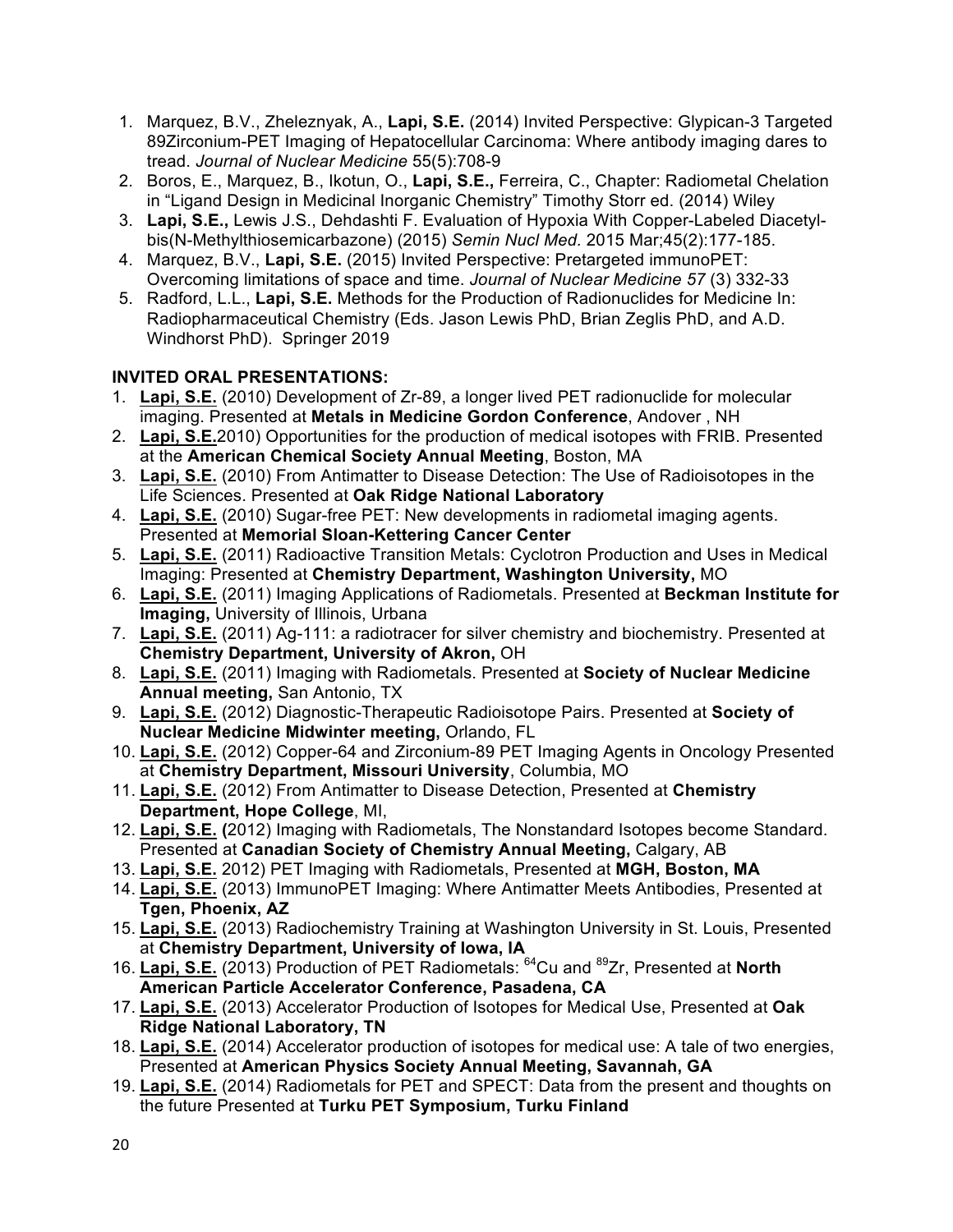- 20. **Lapi, S.E.** (2014) Cyclotron Production and Separation of Positron Emitting Radiometals Presented at **Canadian Society of Chemistry annual meeting, Vancouver, Canada**
- 21. **Lapi, S.E.** (2014) Radiolabeled Antibodies (ImmunoPET) for Prediction of Response to Targeted Therapeutics Presented at **2014 Society of Nuclear Medicine and Molecular Imaging, St. Louis, MO**
- 22. **Lapi, S.E.** (2014) Imaging of GLP1R for Assessment of Pancreatic Beta Cell Mass Presented at **2014 Society of Nuclear Medicine and Molecular Imaging, St. Louis, MO**
- 23. **Lapi, S.E.** (2014) Cyclotron Production and Imaging Applications of Positron Emitting Radiometals Presented at **8th International Conference on Isotope ,** Chicago, IL
- 24. **Lapi, S.E.** (2014) PET imaging with radiometals: Cu-64 and Zr-89 Presented at **2014 World Federation of Nuclear Medicine and Biology ,** Cancun, MX
- 25. **Lapi, S.E.** (2014) Antimatter and Antibodies: PET imaging of receptor expression in oncology, Presented at **Department of Radiology, University of Wisconsin, Madison, WI**
- 26. **Lapi, S.E.** (2014) Antimatter and Antibodies: PET imaging of receptor expression in oncology, Presented at **Department of Radiology, Emory University, Atlanta, GA**
- 27. Lapi, S.E. (2015) Antimatter and Antibodies: PET imaging with <sup>89</sup>Zr in oncology Presented at **University of Pennsylvania, PA**
- 28. **Lapi, S.E.** (2015) The Supply for Key Emerging Research Isotopes: University Cyclotron Production Sites, Presented at **High Country Nuclear Medicine Meeting, Vail, CO**
- 29. **Lapi, S.E.** (2015) From Nuclear Chemistry to Nuclear Medicine: Positron Emitting Radiometals for Cancer Imaging, Presented at **Lawrence Berkeley National Laboratory, Berkeley, CA**
- 30. **Lapi, S.E.** (2015) PET imaging in Oncology with Radiolabeled Antibodies: Tools for Personalized Medicine Presented at **Society of Nuclear Medicine Missouri Valley Chapter Meeting, St. Louis, MO**
- 31. **Lapi, S.E.** (2015) Radiochemistry and PET imaging with 89Zr: Methodology, Preclinical Analysis and Clinical Applications Presented at **IPEN, São Paulo, Brazil**
- 32. Lapi, S.E. (2015) Emerging PET Research Isotopes:<sup>64</sup>Cu, <sup>89</sup>Zr, <sup>76</sup>Br and others, Presented at **SBBN, São Paulo, Brazil**
- 33. **Lapi, S.E.** (2015) Recent developments in production and purification of novel PET isotopes **International Chemical Congress of Pacific Basin Societies,** Honolulu, Hawaii, December 15-20, 2015
- 34. **Lapi, S.E.** (2015) Potential for harvesting of long-lived radioisotopes at the Facility for Rare Isotope Beams (FRIB): Synergistic activities for basic and applied nuclear science **International Chemical Congress of Pacific Basin Societies,** Honolulu, Hawaii, December 15-20, 2015
- 35. **Lapi, S.E.** (2015) Assessment of the clearance and pharmacokinetics of silver antimicrobials using 111Ag **International Chemical Congress of Pacific Basin Societies** , Honolulu, Hawaii, December 15-20, 2015
- 36. Lapi, S.E. (2016) Radiochemistry and PET Imaging with <sup>89</sup>Zr: Methodology, Preclinical Analysis and Clinical Applications, Presented at **APhA 2016 Annual Meeting and Exposition,** Baltimore, MD**,** March 4-7, 2016
- 37. **Lapi, S.E.** (2016) From Isotopes to Images: Cyclotron Production and Use of Radionuclides for Diagnostic Medicine, Presented at **The University of Illinois at Chicago,** Chicago, IL, March 31, 2016
- 38. **Lapi, S.E.** (2016) Anti-Matter and Antibodies: PET Imaging with 89Zr in Oncology, Presented at **University of Toronto Graduate Seminar Series**, Toronto, Ontario, April 11- 12, 2016
- 39. **Lapi, S.E.** (2016) From Isotopes to Images: Accelerator Production of Radionuclides for Nuclear Medicine **University of Saskatoon Chemistry Department**, Saskatoon Saskatchewan, April 29, 2016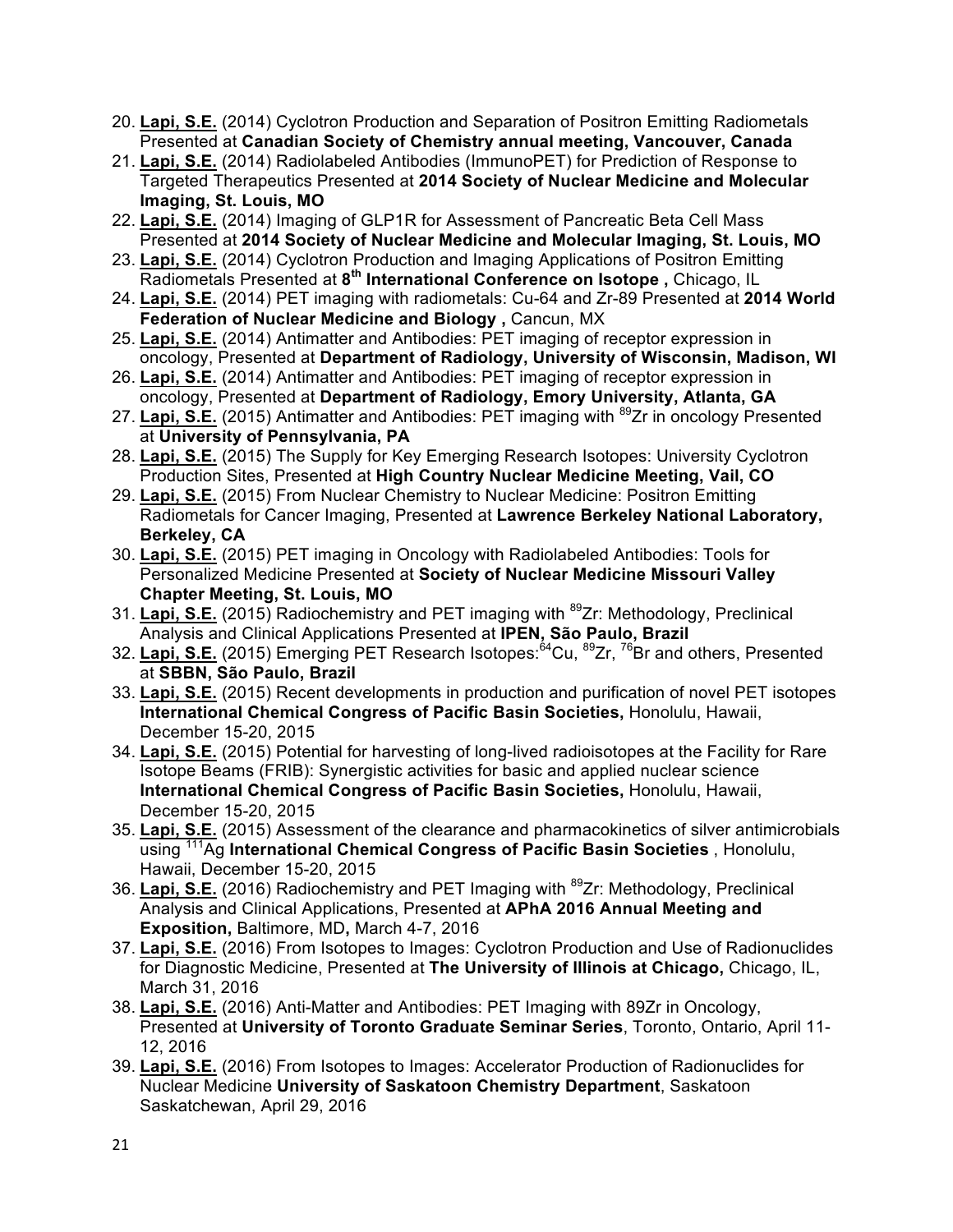- 40. **Lapi, S.E.** (2016) Accelerator Production of Isotopes, Presented at **Michigan State University, National Superconducting Cyclotron Laboratory**, Lansing, Michigan, July 21, 2016
- 41. **Lapi, S.E.** (2016) From Isotopes to Images, Radionuclides in Nuclear Medicine. **Presented at University of Michigan**, Ann Arbor, Michigan, Department of Radiology, July 22, 2016
- 42. **Lapi, SE** (2016) Proof-of-Principal Experiments for Isotope Harvesting. Presented at **Michigan State University, National Superconducting Cyclotron Laboratory**, Lansing, Michigan, August 18, 2016
- 43. **Lapi, SE** (2016) Isotope Production Capabilities and Radiopharmaceutical Development at the University of Alabama at Birmingham. Presented at the **International Atomic Energy Agency (IAEA)** Vienna, Austria, September 6th, 2016
- 44. **Lapi, SE** (2016) Mid-Scale Instrumentation in Nuclear and Radiochemistry: Needs and Opportunities. **Presented at the National Science Foundation**, Washington DC, September 29th, 2016
- 45. **Lapi, SE** (2016) Cyclotron Production of Radionuclides for Nuclear Medicine at Academic Centers: Little Machines with a Big Impact Division of Nuclear Physics of the American Physical Society. **Presented at the APS Division of Nuclear Physics.** Vancouver, BC. October 10-14, 2016.
- 46. **Lapi, SE** (2016) From Isotopes to Images: Accelerator Production of Radionuclides for Nuclear Medicine. **Presented at The University of Tennessee Knoxville**. Knoxville, Tennessee. October 24-25, 2016.
- 47. **Lapi, SE** (2016) Production of Radionuclides with Accelerators Big and Small: Complementary Techniques for Filling the Toolbox of Useful Radiotracers. **Presented at Oak Ridge National laboratory**. Oak Ridge, Tennessee. October 24-25, 2016.
- 48. **Lapi, SE.** (2017) The UAB Cyclotron Facility: Capabilities and Partnership Opportunities. **Presented at Department of Energy University Accelerator Isotope Production Workshop.** Washington, D.C. March 21-23, 2017.
- 49. **Lapi, SE** (2017) From Isotopes to Images: An update on the UAB cyclotron facility. **Presented at Health Physics Society.** Birmingham, AL. March 24, 2017.
- 50. **Lapi, SE.** (2017) From Chemistry to the Clinic: An update on the UAB cyclotron facility. **Presented at Alabama Society of Nuclear Medicine**. Orange Beach, AL. May 7. 2017.
- 51. **Lapi, SE.** (2017) Cyclotron Production Techniques for Novel Positron Emitters. Center for Radiopharmaceutical Sciences. **Presented at Paul Scherrer Institut**. Villigen, Switzerland. May 23, 2017.
- 52. **Lapi, SE.** (2017) Cyclotron Production Techniques for Novel Positron Emitters. **Presented at Albert Einstein Center for Fundamental Physics**. University of Bern, Bern, Switzerland. May 24, 2017.
- 53. **Lapi, SE.** (2017) 89Zr Production and Radiochemistry at UAB. **Presented at IAEA.** Vienna, Austria. June 20, 2017.
- 54. **Lapi, SE.** (2017) Novel Radionuclides and Applications in Nuclear Medicine and Basic Science. **Presented at Karmanos Cancer Center.** Detroit, MI July 7<sup>th</sup>, 2017.
- 55. **Lapi, SE.** (2017) Chemistry and PET imaging with radiometals at UAB. **Presented at TRIUMF.** Vancouver, Canada July 12<sup>th</sup>, 2017.
- 56. **Lapi, SE.** (2017) Low Energy Accelerator Production of Isotopes for Medical Imaging. **Presented at Accelerator Applications 2017 (AccApp2017).** Quebec City, Canada, August 1, 2017.
- 57. **Lapi, SE.** (2018) Production of 47Sc via NatTi(p,α) reactions at University of Alabama at Birmingham. **Presented via Skype at International Atomic Energy Agency**. Vienna, Austria, March 5-6, 2018.